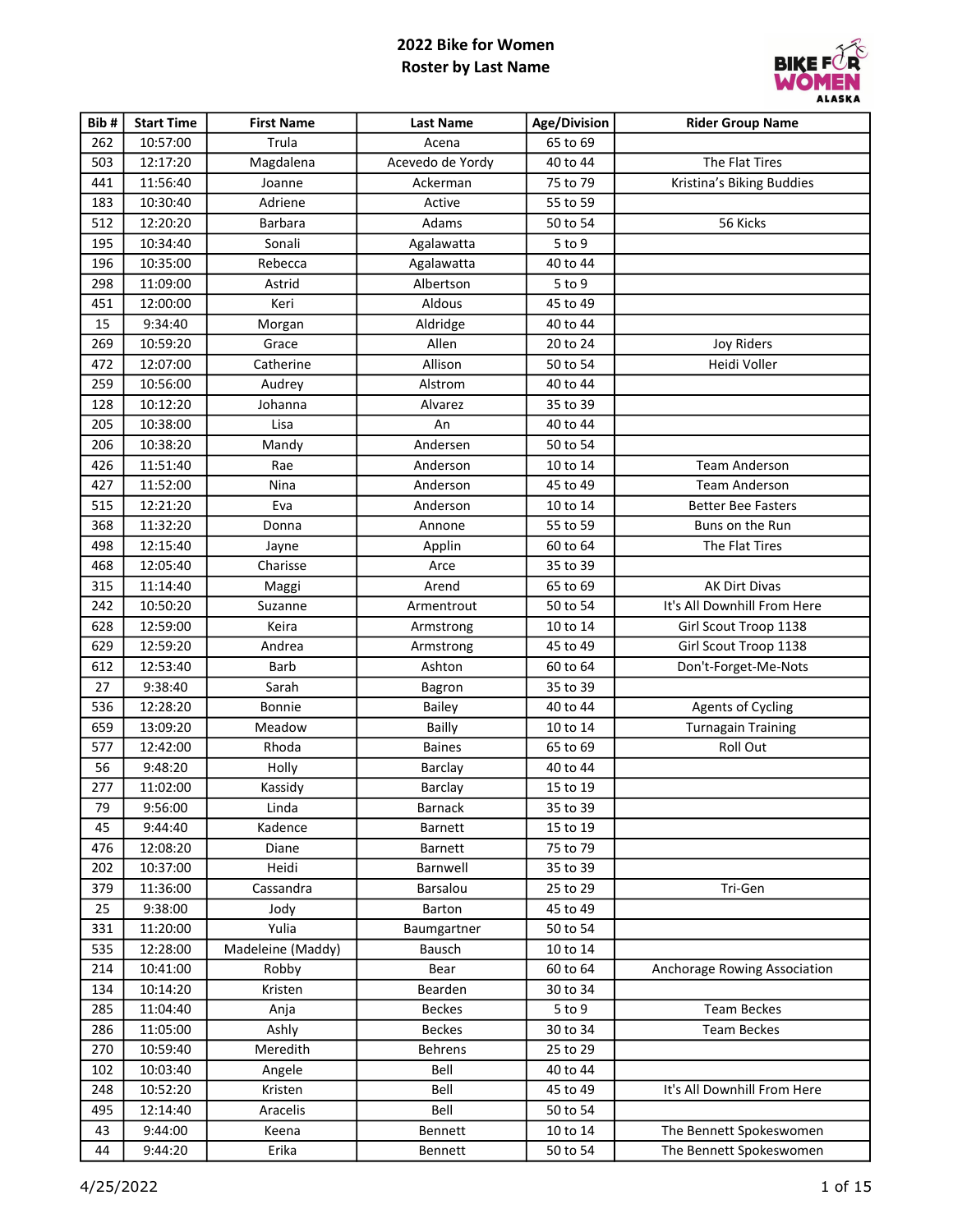

| Bib# | <b>Start Time</b> | <b>First Name</b> | <b>Last Name</b> | Age/Division | <b>Rider Group Name</b>             |
|------|-------------------|-------------------|------------------|--------------|-------------------------------------|
| 715  | 13:28:00          | Winona            | Benson           | 55 to 59     |                                     |
| 592  | 12:47:00          | Tamar             | Ben-Yosef        | 40 to 44     | A2P2                                |
| 388  | 11:39:00          | Michelle          | <b>Bernstine</b> | 50 to 54     | Spin Sistas                         |
| 389  | 11:39:20          | Clare             | <b>Bernstine</b> | 15 to 19     | Spin Sistas                         |
| 335  | 11:21:20          | Ella              | Berryhill        | 30 to 34     | <b>Berry Pickers</b>                |
| 268  | 10:59:00          | Kelly             | Bigelow          | 55 to 59     | <b>Joy Riders</b>                   |
| 675  | 13:14:40          | paula             | birmingham       | 65 to 69     |                                     |
| 188  | 10:32:20          | Anika             | <b>Biss</b>      | 10 to 14     | Mountain Mamas and Daughters        |
| 189  | 10:32:40          | Shelley           | <b>Biss</b>      | 45 to 49     | Mountain Mamas and Daughters        |
| 598  | 12:49:00          | Anna              | Bjornsdottir     | 5 to 9       | Ania and Kasia team                 |
| 254  | 10:54:20          | Alexa             | Blakey           | 15 to 19     |                                     |
| 566  | 12:38:20          | Angel             | <b>Boga</b>      | 50 to 54     | Roll Out                            |
| 359  | 11:29:20          | Bella             | Bohn             | 10 to 14     | Team Bohn                           |
| 360  | 11:29:40          | Helen             | Bohn             | 45 to 49     | Team Bohn                           |
| 486  | 12:11:40          | Kristine          | Bollinger        | 35 to 39     | <b>Hockey Divas</b>                 |
| 607  | 12:52:00          | Melinda           | Bolton           | 30 to 34     | Crotch Rocket                       |
| 142  | 10:17:00          | Debbie            | <b>Boots</b>     | 55 to 59     | <b>Team Boots</b>                   |
| 3    | 9:30:40           | Holly             | Boston           | 35 to 39     |                                     |
| 594  | 12:47:40          | Rachel            | Boudreau         | 35 to 39     | A2P2                                |
| 135  | 10:14:40          | <b>Brenda</b>     | <b>Bowles</b>    | 50 to 54     | Ann                                 |
| 424  | 11:51:00          | Wendy             | Boyd             | 35 to 39     | Carol Silva                         |
| 644  | 13:04:20          | Nada              | Boyer            | 35 to 39     |                                     |
| 211  | 10:40:00          | Pamela            | Boyleston        | 50 to 54     |                                     |
| 396  | 11:41:40          | Tunde             | <b>Breg</b>      | 35 to 39     | Southside Bistro                    |
| 449  | 11:59:20          | Mona              | <b>Bremont</b>   | 60 to 64     |                                     |
| 661  | 13:10:00          | Jaylee            | Brendel          | 35 to 39     | Who's Idea Was This?                |
| 400  | 11:43:00          | Diane             | <b>Brewer</b>    | 50 to 54     |                                     |
| 213  | 10:40:40          | Melanie           | <b>Briggs</b>    | 40 to 44     |                                     |
| 321  | 11:16:40          | Tiffany           | <b>Briggs</b>    | 45 to 49     | Let Every Woman Know                |
| 29   | 9:39:20           | Fran              | <b>Brink</b>     | 55 to 59     |                                     |
| 423  | 11:50:40          | Jenelle           | <b>Brinkman</b>  | 40 to 44     | <b>Pavement Pushers</b>             |
| 293  | 11:07:20          | Kristi            | Brown            | 40 to 44     | Sassy Sprockets                     |
| 294  | 11:07:40          | Adalyn            | <b>Brown</b>     | 10 to 14     | Sassy Sprockets                     |
| 522  | 12:23:40          | Amy               | Brumbaugh        | 45 to 49     | <b>Cycle Sisters</b>                |
| 664  | 13:11:00          | Anna              | Bryant           | 45 to 49     | Women of the World                  |
| 86   | 9:58:20           | Ginni             | <b>Burbridge</b> | 60 to 64     |                                     |
| 582  | 12:43:40          | <b>Brook</b>      | <b>Burgess</b>   | 25 to 29     |                                     |
| 672  | 13:13:40          | Alex              | Bury             | 50 to 54     |                                     |
| 689  | 13:19:20          | Susan             | Bury             | $80 +$       |                                     |
| 81   | 9:56:40           | Kimberly          | Bush             | 50 to 54     |                                     |
| 108  | 10:05:40          | Kimberly          | <b>Buskirk</b>   | 50 to 54     |                                     |
| 97   | 10:02:00          | Elizabeth         | Calabro          | 40 to 44     |                                     |
| 265  | 10:58:00          | Alexandra         | Caldelas         | 30 to 34     | Aurora                              |
| 462  | 12:03:40          | Suzanna           | Caldwell         | 30 to 34     | Caldwell Ladies                     |
| 253  | 10:54:00          | Anna              | Cantrell         | 30 to 34     |                                     |
| 39   | 9:42:40           | Kelly             | Carson           | 45 to 49     | <b>Team Aleut</b>                   |
| 190  | 10:33:00          | Esme              | Carter           | 10 to 14     | Mountain Mamas and Daughters        |
| 191  | 10:33:20          | Liesl             | Carter           | 50 to 54     | <b>Mountain Mamas and Daughters</b> |
| 585  | 12:44:40          | Michelle          | Cason            | 35 to 39     |                                     |
| 454  | 12:01:00          | Danette           | Castillo         | 50 to 54     |                                     |
| 483  | 12:10:40          | Jessica           | Cederberg        | 55 to 59     | <b>Hockey Divas</b>                 |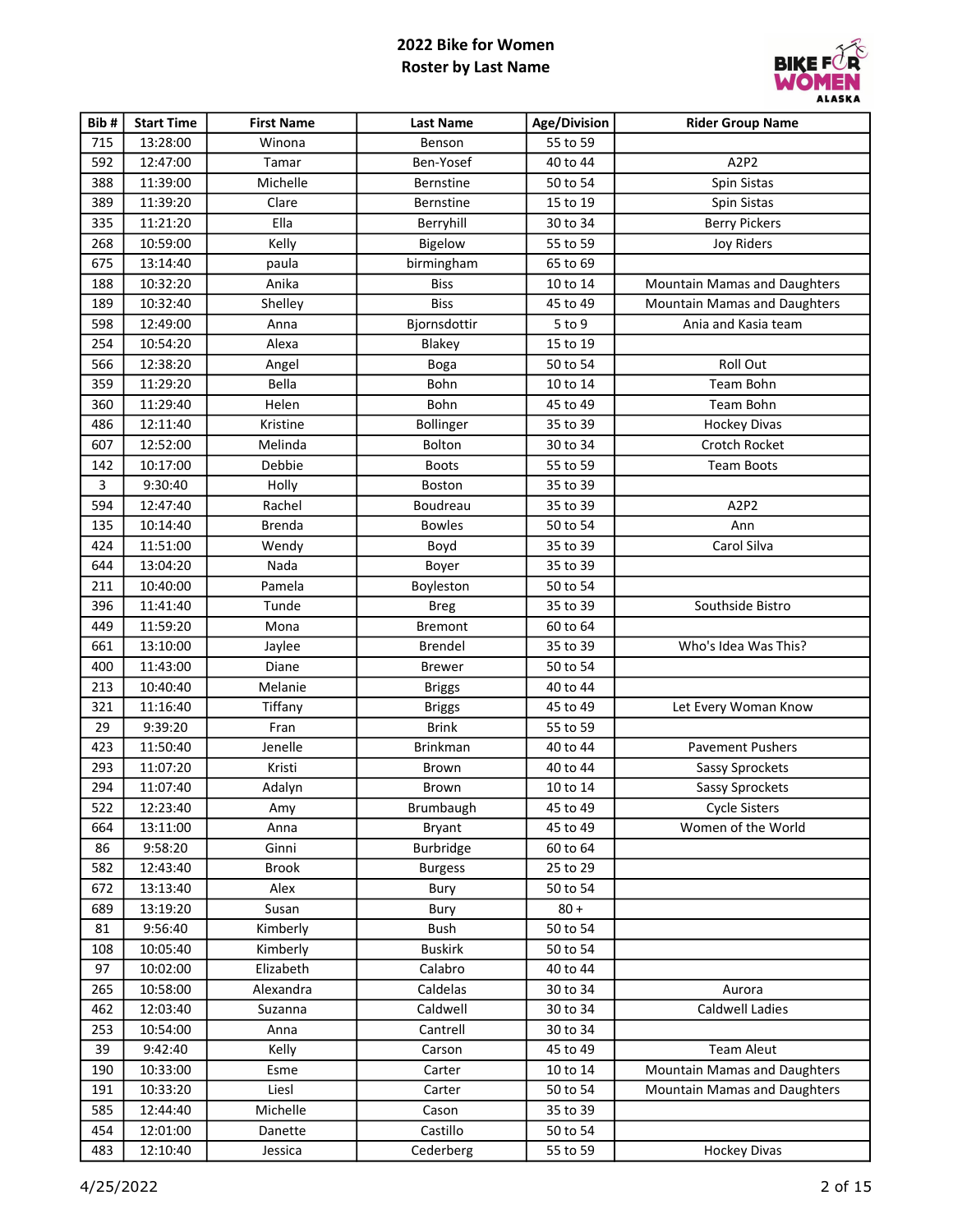

| Bib# | <b>Start Time</b> | <b>First Name</b> | <b>Last Name</b> | Age/Division | <b>Rider Group Name</b>     |
|------|-------------------|-------------------|------------------|--------------|-----------------------------|
| 438  | 11:55:40          | Rachel            | Cella            | 45 to 49     |                             |
| 544  | 12:31:00          | Madison           | Chaitoff         | 10 to 14     | Chaitoffs                   |
| 545  | 12:31:20          | Kimberly          | Chaitoff         | 45 to 49     | Chaitoffs                   |
| 530  | 12:26:20          | Zara              | Chang            | 10 to 14     |                             |
| 531  | 12:26:40          | Andrea            | Chang            | 50 to 54     |                             |
| 239  | 10:49:20          | Jilleen           | Charette         | 30 to 34     |                             |
| 273  | 11:00:40          | Amy               | Christopher      | 50 to 54     |                             |
| 306  | 11:11:40          | Amber             | Chung            | 30 to 34     | Dobson                      |
| 561  | 12:36:40          | Kelly             | Clark            | 40 to 44     | Roll out                    |
| 666  | 13:11:40          | Kerry             | Clark            | 45 to 49     |                             |
| 53   | 9:47:20           | Madison           | Clayton          | 15 to 19     |                             |
| 692  | 13:20:20          | Nicole            | Cleary           | 45 to 49     |                             |
| 697  | 13:22:00          | Christy           | Cline            | 50 to 54     |                             |
| 284  | 11:04:20          | Sally             | Coburn           | 55 to 59     |                             |
| 654  | 13:07:40          | Mary              | Cocklan-Vendl    | 65 to 69     | <b>Trailside Hikers</b>     |
| 676  | 13:15:00          | Alexis            | Collins          | 10 to 14     |                             |
| 677  | 13:15:20          | Cassie            | Collins          | 40 to 44     |                             |
| 562  | 12:37:00          | Amie              | Condon           | 30 to 34     | Roll Out                    |
| 176  | 10:28:20          | Katherine         | Cone             | 5 to 9       | Koco                        |
| 705  | 13:24:40          | Sarah             | Conkey           | 30 to 34     |                             |
| 589  | 12:46:00          | Keri              | Conrad           | 35 to 39     |                             |
| 237  | 10:48:40          | Charity           | Conti            | 35 to 39     | Estrogen express            |
| 132  | 10:13:40          | Catherine         | Coon             | 55 to 59     |                             |
| 38   | 9:42:20           | Cindy             | Cooper           | 65 to 69     |                             |
| 100  | 10:03:00          | Jinny             | Cooper           | 50 to 54     |                             |
| 698  | 13:22:20          | Darlene           | Cooper           | 60 to 64     |                             |
| 521  | 12:23:20          | Robin             | Cope             | 60 to 64     |                             |
| 243  | 10:50:40          | Claire            | Coppel           | 60 to 64     | It's All Downhill From Here |
| 478  | 12:09:00          | Mary              | Cox              | 60 to 64     | <b>Hockey Divas</b>         |
| 283  | 11:04:00          | Jessica           | Crisp            | 40 to 44     |                             |
| 378  | 11:35:40          | Jennifer          | Curfman          | 55 to 59     | Tri-Gen                     |
| 542  | 12:30:20          | <b>Brielle</b>    | Curry            | 5 to 9       | <b>Team Curry</b>           |
| 543  | 12:30:40          | Mandy             | Curry            | 40 to 44     | <b>Team Curry</b>           |
| 578  | 12:42:20          | Avigail           | Curry            | 45 to 49     | Roll Out                    |
| 207  | 10:38:40          | Ellie             | Cutting          | 15 to 19     | <b>Cutting Class</b>        |
| 208  | 10:39:00          | Summer            | Cutting          | 45 to 49     | <b>Cutting Class</b>        |
| 127  | 10:12:00          | Vivienne          | Damico           | 50 to 54     |                             |
| 312  | 11:13:40          | Joan              | Darnell          | 60 to 64     | AK Dirt Divas               |
| 352  | 11:27:00          | Lori              | Davey            | 50 to 54     |                             |
| 124  | 10:11:00          | Stacy             | Dayley           | 50 to 54     |                             |
| 367  | 11:32:00          | Jennifer          | Deason           | 40 to 44     |                             |
| 704  | 13:24:20          | Frances           | <b>DeBlare</b>   | 35 to 39     |                             |
| 87   | 9:58:40           | Tania             | Dennis           | 45 to 49     |                             |
| 116  | 10:08:20          | Deann             | Denter           | 50 to 54     |                             |
| 141  | 10:16:40          | Kristy            | Despars          | 50 to 54     | Team Boots                  |
| 337  | 11:22:00          | Andrea            | Dittrich         | 50 to 54     |                             |
| 384  | 11:37:40          | Karen             | <b>Divelbiss</b> | 55 to 59     | Permafrosties               |
| 247  | 10:52:00          | Noranna           | Dixon            | 30 to 34     | It's All Downhill From Here |
| 299  | 11:09:20          | Jennifer          | Dobson           | 40 to 44     |                             |
| 198  | 10:35:40          | Heather           | <b>Dollick</b>   | 20 to 24     |                             |
| 358  | 11:29:00          | Maggie            | Donnelly         | 55 to 59     | Girdwood Girls Gone Biking  |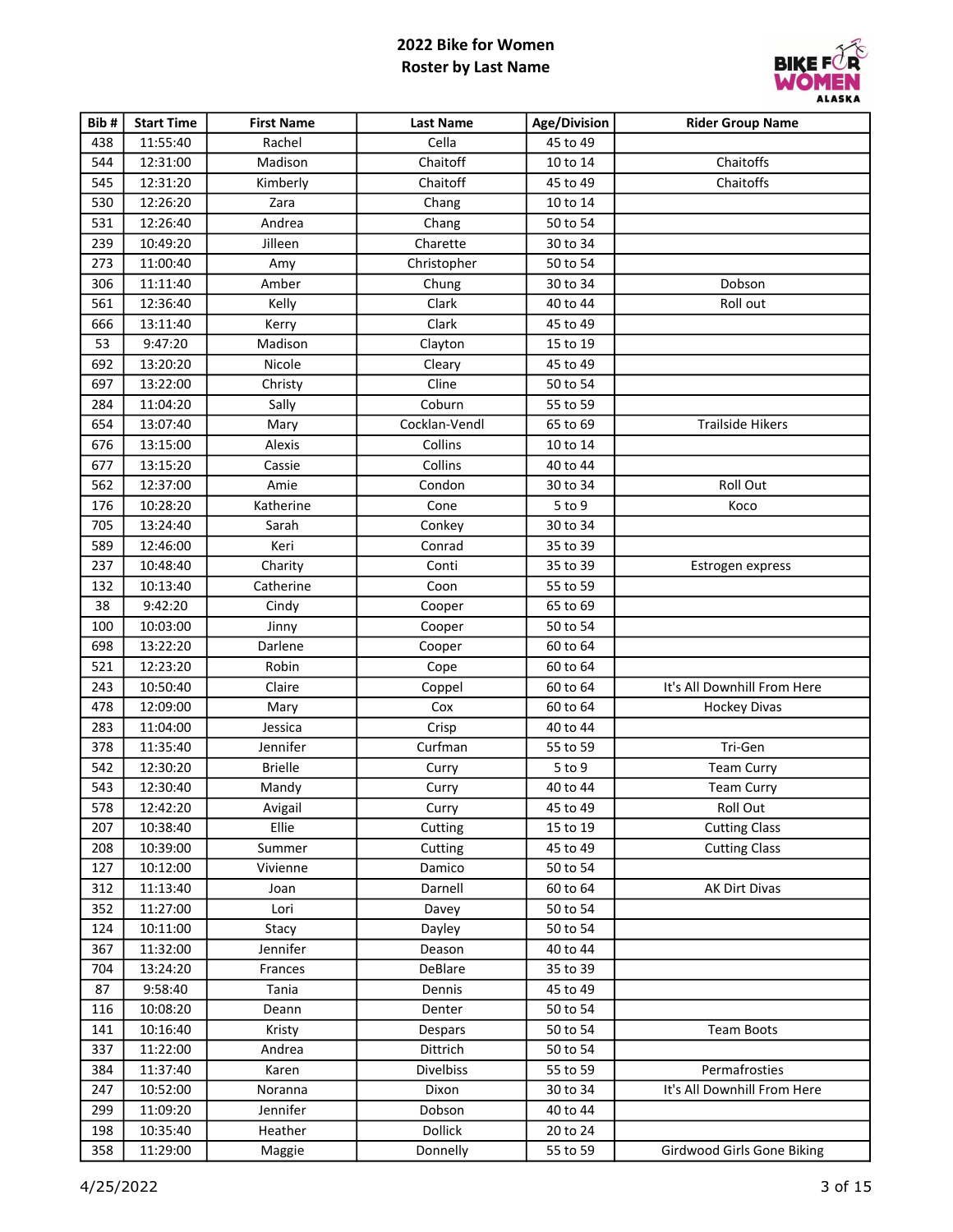

| Bib#   | <b>Start Time</b> | <b>First Name</b> | <b>Last Name</b> | <b>Age/Division</b> | <b>Rider Group Name</b>             |
|--------|-------------------|-------------------|------------------|---------------------|-------------------------------------|
| 421    | 11:50:00          | Haylee            | Donovan          | 35 to 39            |                                     |
| 567    | 12:38:40          | Bonnie            | Dorman           | 55 to 59            | Roll Out                            |
| 488    | 12:12:20          | Megan             | Doucet           | 30 to 34            |                                     |
| 143    | 10:17:20          | Stacey            | Dougherty        | 45 to 49            |                                     |
| 336    | 11:21:40          | Sherri            | Douglas          | 65 to 69            | <b>Berry Pickers</b>                |
| 69     | 9:52:40           | Elizabeth         | Drewes-Todd      | 35 to 39            | BeadedStream                        |
| 322    | 11:17:00          | Doreen            | Dropik           | 50 to 54            | Let Every Woman Know                |
| $71\,$ | 9:53:20           | Kathryn           | Duder            | 45 to 49            | BeadedStream                        |
| 422    | 11:50:20          | Kate              | Dueber           | 35 to 39            | <b>Pavement Pushers</b>             |
| 674    | 13:14:20          | Mary              | <b>DuHoux</b>    | 65 to 69            |                                     |
| 161    | 10:23:20          | Julia             | Dunlap           | 10 to 14            | <b>Dunlap Girls</b>                 |
| 162    | 10:23:40          | Amanda            | Dunlap           | 40 to 44            | <b>Dunlap Girls</b>                 |
| 519    | 12:22:40          | Shina             | duVall           | 40 to 44            |                                     |
| 402    | 11:43:40          | <b>Brandi</b>     | Eberhart         | 30 to 34            | Team 4                              |
| 185    | 10:31:20          | Ashlyn            | Eldridge         | 10 to 14            | <b>Mountain Mamas and Daughters</b> |
| 186    | 10:31:40          | Chelsea           | Eldridge         | 10 to 14            | <b>Mountain Mamas and Daughters</b> |
| 187    | 10:32:00          | Wendi             | Eldridge         | 50 to 54            | <b>Mountain Mamas and Daughters</b> |
| 333    | 11:20:40          | Addison           | Eldridge         | 10 to 14            | <b>Team Eldridge</b>                |
| 334    | 11:21:00          | Christina         | Eldridge         | 40 to 44            | <b>Team Eldridge</b>                |
| 131    | 10:13:20          | Lesli             | Ellis-Wouters    | 55 to 59            |                                     |
| 524    | 12:24:20          | Amy               | Engeberg         | 35 to 39            |                                     |
| 709    | 13:26:00          | Anna              | Engel            | 25 to 29            |                                     |
| 302    | 11:10:20          | Alissa            | Engelby          | 45 to 49            |                                     |
| 144    | 10:17:40          | Siri              | Erickson         | 10 to 14            |                                     |
| 145    | 10:18:00          | Ann               | Erickson         | 40 to 44            |                                     |
| 181    | 10:30:00          | Carla             | Erickson         | 50 to 54            |                                     |
| 307    | 11:12:00          | Arianna           | Espindola        | 15 to 19            |                                     |
| 308    | 11:12:20          | Dana              | Espindola        | 40 to 44            |                                     |
| 332    | 11:20:20          | Bethany           | Essary           | 35 to 39            |                                     |
| 348    | 11:25:40          | Molly             | Estes            | 20 to 24            |                                     |
| 401    | 11:43:20          | Tawni             | Eubank           | 50 to 54            | Team 4                              |
| 403    | 11:44:00          | Rachel            | Eubank           | 25 to 29            | Team 4                              |
| 518    | 12:22:20          | Lisa              | Eyler            | 45 to 49            | <b>Better Bee Fasters</b>           |
| 686    | 13:18:20          | Kyla              | Fairbanks        | 10 to 14            |                                     |
| 387    | 11:38:40          | Lynne             | Farrington       | 50 to 54            | Spin Sistas                         |
| 92     | 10:00:20          | kathy             | faryniarz        | 60 to 64            |                                     |
| 608    | 12:52:20          | Jessica           | Feenstra         | 30 to 34            | Crotch Rocket                       |
| 613    | 12:54:00          | Emily             | Fetter           | 10 to 14            | Fetters                             |
| 614    | 12:54:20          | Adele             | Fetter           | 40 to 44            | Fetters                             |
| 305    | 11:11:20          | Shelby            | Fields           | 25 to 29            |                                     |
| 114    | 10:07:40          | Molly             | Fierro           | 50 to 54            |                                     |
| 112    | 10:07:00          | Staci             | Fieser           | 40 to 44            |                                     |
| 506    | 12:18:20          | Ahna              | Firmin           | 15 to 19            | 56 Kicks                            |
| 507    | 12:18:40          | Jeanine           | Firmin           | 40 to 44            | 56 Kicks                            |
| 117    | 10:08:40          | Jeanne            | Fischer          | 70 to 74            |                                     |
| 55     | 9:48:00           | Leslie            | Fleming          | 60 to 64            |                                     |
| 630    | 12:59:40          | Teal              | Flint            | 10 to 14            | Girl Scout Troop 1138               |
| 706    | 13:25:00          | Jessie            | Ford             | 35 to 39            |                                     |
| 463    | 12:04:00          | Cara              | Fox              | 40 to 44            |                                     |
| 372    | 11:33:40          | Diane             | Frank            | 75 to 79            |                                     |
| 327    | 11:18:40          | Marcia Louise     | Franklin         | 55 to 59            | Franklin Girls                      |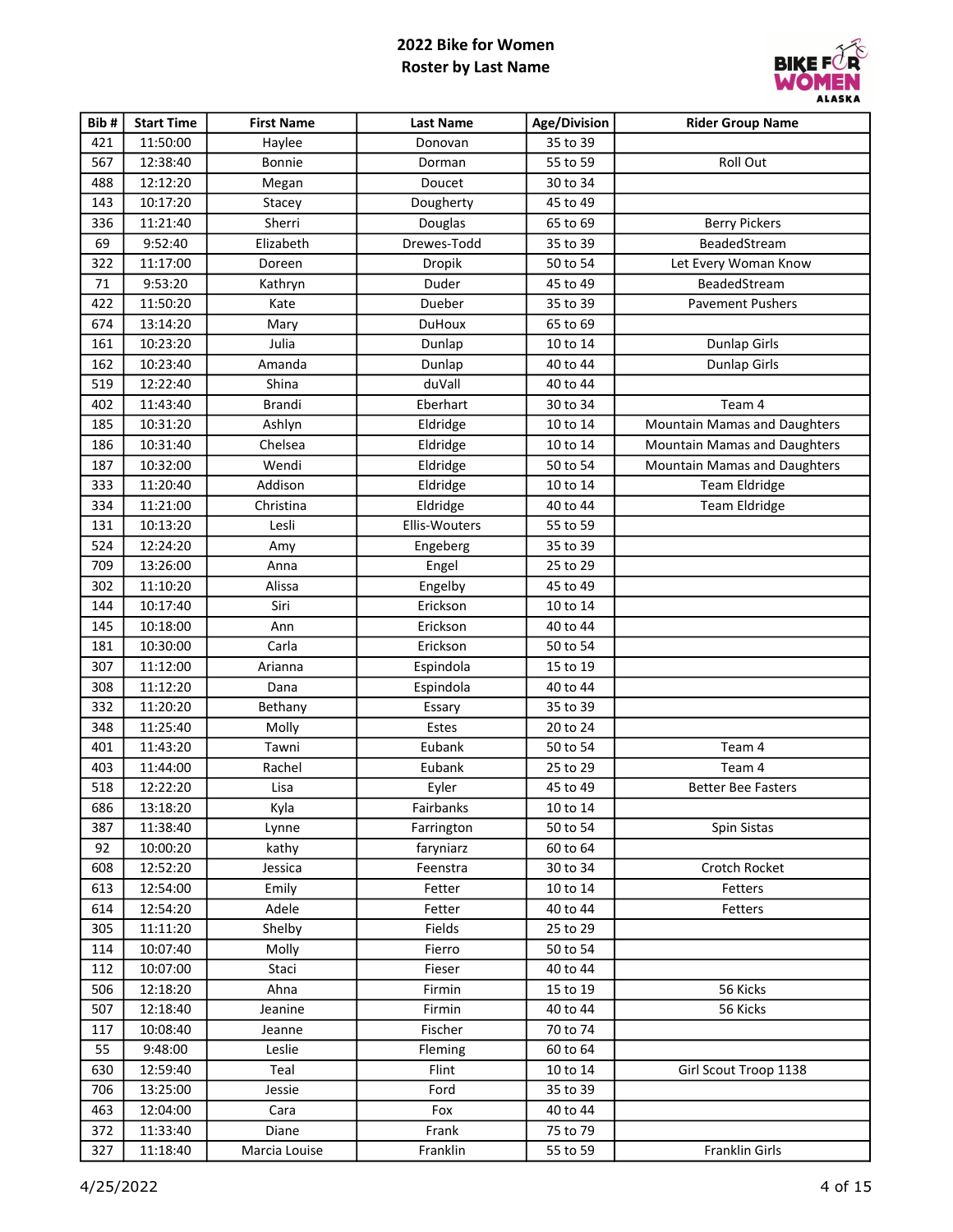

| Bib# | <b>Start Time</b> | <b>First Name</b> | <b>Last Name</b> | Age/Division | <b>Rider Group Name</b>     |
|------|-------------------|-------------------|------------------|--------------|-----------------------------|
| 171  | 10:26:40          | Mira              | Franz            | 15 to 19     |                             |
| 409  | 11:46:00          | Faye              | Fraze            | 35 to 39     | Team 6                      |
| 67   | 9:52:00           | Cindy             | Freistone        | 55 to 59     | <b>Feisty Freistones</b>    |
| 65   | 9:51:20           | Sarah             | Freistone        | 25 to 29     | <b>Feisty Freistones</b>    |
| 471  | 12:06:40          | Ashley            | French           | 35 to 39     |                             |
| 104  | 10:04:20          | Penny             | Furnish          | 55 to 59     |                             |
| 166  | 10:25:00          | Lauren            | Gaither          | 20 to 24     |                             |
| 374  | 11:34:20          | Katie             | Gamez            | 30 to 34     |                             |
| 10   | 9:33:00           | Rose              | Garner           | 50 to 54     |                             |
| 157  | 10:22:00          | Michelle          | Garner           | 50 to 54     | Tour de Friends             |
| 683  | 13:17:20          | Michelle          | Geidl            | 40 to 44     |                             |
| 376  | 11:35:00          | Patricia          | Geitz            | 75 to 79     | Sunshine Sisters            |
| 491  | 12:13:20          | Sarah             | Gerken           | 50 to 54     |                             |
| 710  | 13:26:20          | Starrina          | Gianelloni       | 40 to 44     |                             |
| 516  | 12:21:40          | Kaydence          | Giroux           | 10 to 14     | <b>Better Bee Fasters</b>   |
| 517  | 12:22:00          | Winter            | Giroux           | 40 to 44     | <b>Better Bee Fasters</b>   |
| 106  | 10:05:00          | Sami              | Glascott         | 50 to 54     |                             |
| 656  | 13:08:20          | Renée             | Goentzel         | 40 to 44     | Tribe Uprofen               |
| 33   | 9:40:40           | Valerie           | Goulet           | 30 to 34     | Ladies of Bookclub          |
| 182  | 10:30:20          | Tami              | Graff            | 50 to 54     |                             |
| 77   | 9:55:20           | Natasha           | Graham           | 45 to 49     | BeadedStream                |
| 201  | 10:36:40          | Roberta           | Graham           | 40 to 44     |                             |
| 83   | 9:57:20           | Linnea            | Gray             | 15 to 19     | Gray girls                  |
| 84   | 9:57:40           | Carrie            | Gray             | 45 to 49     | Gray girls                  |
| 85   | 9:58:00           | Aven              | Gray             | 10 to 14     | Gray girls                  |
| 179  | 10:29:20          | Lisa              | Gray             | 55 to 59     | Lisinda                     |
| 41   | 9:43:20           | Katie             | Green            | 35 to 39     |                             |
| 199  | 10:36:00          | katrina           | green            | 35 to 39     | Katrina Green               |
| 263  | 10:57:20          | Zoey              | Green            | $5$ to $9$   |                             |
| 264  | 10:57:40          | Stephanie         | Green            | 40 to 44     |                             |
| 353  | 11:27:20          | Anna              | Green            | 10 to 14     | Ladies of Bookclub          |
| 354  | 11:27:40          | Jyll              | Green            | 50 to 54     | Ladies of Bookclub          |
| 28   | 9:39:00           | Sanjana           | Greenhill        | 35 to 39     |                             |
| 485  | 12:11:20          | Elizabeth         | Gresham          | 10 to 14     | Hockey Divas                |
| 184  | 10:31:00          | Karissa           | Gries            | 45 to 49     |                             |
| 576  | 12:41:40          | Veronica          | Griffith         | 35 to 39     | Roll Out                    |
| 59   | 9:49:20           | Lauren            | Grippo           | 30 to 34     |                             |
| 560  | 12:36:20          | Kim               | Groat            | 45 to 49     | Roll Out                    |
| 329  | 11:19:20          | Olga              | Guerra           | 50 to 54     |                             |
| 523  | 12:24:00          | Lori              | Guyer            | 50 to 54     | <b>Cycle Sisters</b>        |
| 373  | 11:34:00          | Mary              | Hacker           | 60 to 64     |                             |
| 40   | 9:43:00           | Sara              | Hadden           | 40 to 44     | <b>Team Aleut</b>           |
| 72   | 9:53:40           | Emma              | Haddix           | 40 to 44     | BeadedStream                |
| 363  | 11:30:40          | Maureen           | Haggblom         | 60 to 64     | Sore Bottoms                |
| 139  | 10:16:00          | Joelle            | Hall             | 55 to 59     | <b>Cadence Queens</b>       |
| 221  | 10:43:20          | Marietta          | Hall             | 50 to 54     | Anchorge Rowing Association |
| 694  | 13:21:00          | Vanessa           | Hall             | 35 to 39     |                             |
| 390  | 11:39:40          | Carol             | Halvorson        | 50 to 54     |                             |
| 413  | 11:47:20          | Helen             | Hamner           | 70 to 74     | Team 7                      |
| 154  | 10:21:00          | Cheryl            | Hannon           | 65 to 69     | Tour de Friends             |
| 169  | 10:26:00          | Ria               | Hanson           | 25 to 29     | No Ham                      |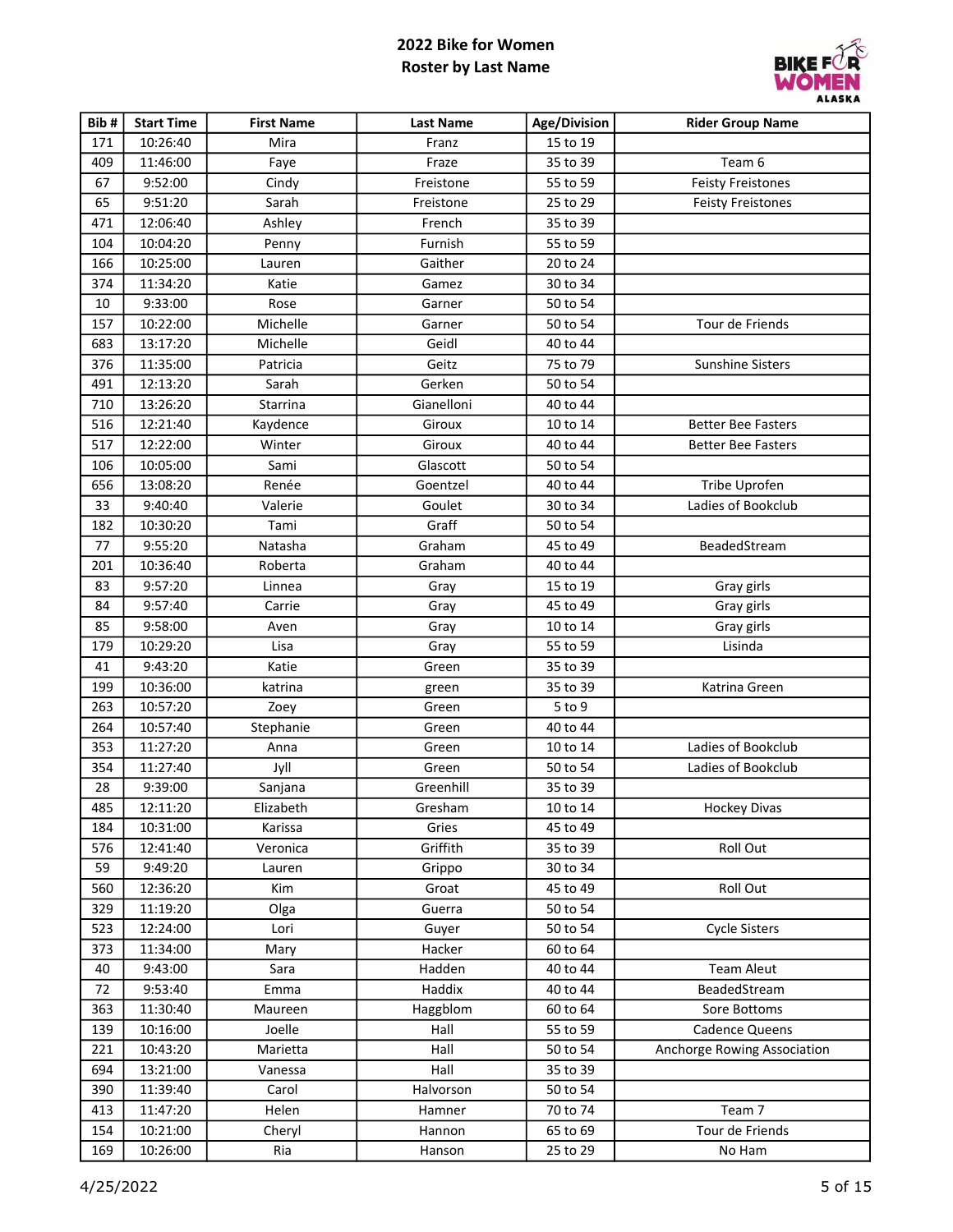

| Bib# | <b>Start Time</b> | <b>First Name</b> | <b>Last Name</b> | Age/Division | <b>Rider Group Name</b>      |
|------|-------------------|-------------------|------------------|--------------|------------------------------|
| 320  | 11:16:20          | Melissa           | Hardesty         | 45 to 49     | Let every woman know         |
| 133  | 10:14:00          | Shannon           | Hardwick         | 50 to 54     |                              |
| 679  | 13:16:00          | Reagan            | Hardy            | 10 to 14     |                              |
| 680  | 13:16:20          | Jennifer          | Hardy            | 45 to 49     |                              |
| 615  | 12:54:40          | Jodi              | Harskamp         | 45 to 49     | <b>Flaming ravens</b>        |
| 479  | 12:09:20          | Kathleen          | Haslett          | 65 to 69     | <b>Hockey Divas</b>          |
| 418  | 11:49:00          | Lorelei           | Hass             | 55 to 59     | <b>Team Shazam</b>           |
| 316  | 11:15:00          | <b>Brittney</b>   | Hayden           | 30 to 34     | <b>Bad Biking Mamas</b>      |
| 708  | 13:25:40          | Esther            | Hayes            | 40 to 44     |                              |
| 420  | 11:49:40          | Bronwyn           | Haynes           | 50 to 54     |                              |
| 650  | 13:06:20          | Terri             | Hazlewood        | 55 to 59     | <b>Team SheBeast</b>         |
| 394  | 11:41:00          | Linda             | Hehl             | 55 to 59     | Southside Bistro             |
| 412  | 11:47:00          | Gail              | Heineman         | 65 to 69     | Team 7                       |
| 529  | 12:26:00          | Debbi             | Heinen           | 55 to 59     |                              |
| 9    | 9:32:40           | Heather           | Helzer           | 35 to 39     | <b>Turnagain Training</b>    |
| 49   | 9:46:00           | Jennifer          | Henderson        | 45 to 49     |                              |
| 440  | 11:56:20          | Mary              | Hensel           | $80 +$       | Kristina's Biking Buddies    |
| 148  | 10:19:00          | Vera              | Hershey          | 70 to 74     |                              |
| 200  | 10:36:20          | Annette           | Hewitt           | 60 to 64     | Katrina Green                |
| 215  | 10:41:20          | Janeece           | Higgins          | 65 to 69     | Anchorage Rowing Association |
| 643  | 13:04:00          | Rosemary          | Hill             | 60 to 64     | No name                      |
| 678  | 13:15:40          | Jessy             | Hilliard         | 40 to 44     |                              |
| 456  | 12:01:40          | Victoria          | Hillwig          | 35 to 39     |                              |
| 155  | 10:21:20          | Gail              | Hoefler          | 55 to 59     | Tour de Friends              |
| 665  | 13:11:20          | Mimi              | Hogan            | 75 to 79     |                              |
| 583  | 12:44:00          | Sharon            | Holland          | 60 to 64     |                              |
| 6    | 9:31:40           | Nicki             | Holmen           | 40 to 44     |                              |
| 714  | 13:27:40          | Lindsey           | Holmes           | 45 to 49     |                              |
| 256  | 10:55:00          | Phillipia         | Holness          | 60 to 64     |                              |
| 493  | 12:14:00          | Lindsey           | Honemann         | 35 to 39     | A-TOWN HUSKIES               |
| 383  | 11:37:20          | Rachel            | Hopkins          | 45 to 49     | Permafrosties                |
| 158  | 10:22:20          | Jolene            | Hotho            | 60 to 64     | Tour de Friends              |
| 504  | 12:17:40          | Haley             | Huff             | 30 to 34     |                              |
| 681  | 13:16:40          | Jeanine           | Huston           | 60 to 64     |                              |
| 410  | 11:46:20          | Tanya             | Hutchison        | 35 to 39     | Team 6                       |
| 501  | 12:16:40          | Crystal           | Imperato         | 40 to 44     | The Flat Tires               |
| 539  | 12:29:20          | Dorothy           | Interest-Simpson | $5$ to $9$   | <b>Agents of Cycling</b>     |
| 178  | 10:29:00          | Linda             | Ireland          | 50 to 54     | Lisinda                      |
| 487  | 12:12:00          | Kathryn           | Ireland          | 40 to 44     | <b>Hockey Divas</b>          |
| 271  | 11:00:00          | Janet             | Jacob            | 60 to 64     | Alissa Engelby               |
| 101  | 10:03:20          | Kathryn           | Jacques          | 35 to 39     | Keener/Young                 |
| 317  | 11:15:20          | Lauren            | Jager            | 30 to 34     | <b>Bad Biking Mamas</b>      |
| 153  | 10:20:40          | Jessica           | Jaroma           | 30 to 34     |                              |
| 23   | 9:37:20           | Trish             | Jenkins          | 65 to 69     |                              |
| 222  | 10:43:40          | renee             | jensen           | 50 to 54     |                              |
| 276  | 11:01:40          | Lorinda           | Jensen           | 30 to 34     |                              |
| 76   | 9:55:00           | Kristine          | Johnson          | 30 to 34     | BeadedStream                 |
| 180  | 10:29:40          | Sarah             | Johnson          | 30 to 34     |                              |
| 572  | 12:40:20          | Anita             | Johnson          | 50 to 54     | Roll Out                     |
| 700  | 13:23:00          | Janine            | Johnson          | 50 to 54     |                              |
| 193  | 10:34:00          | Andrea            | Jones            | 40 to 44     | Mountain Mamas and Daughters |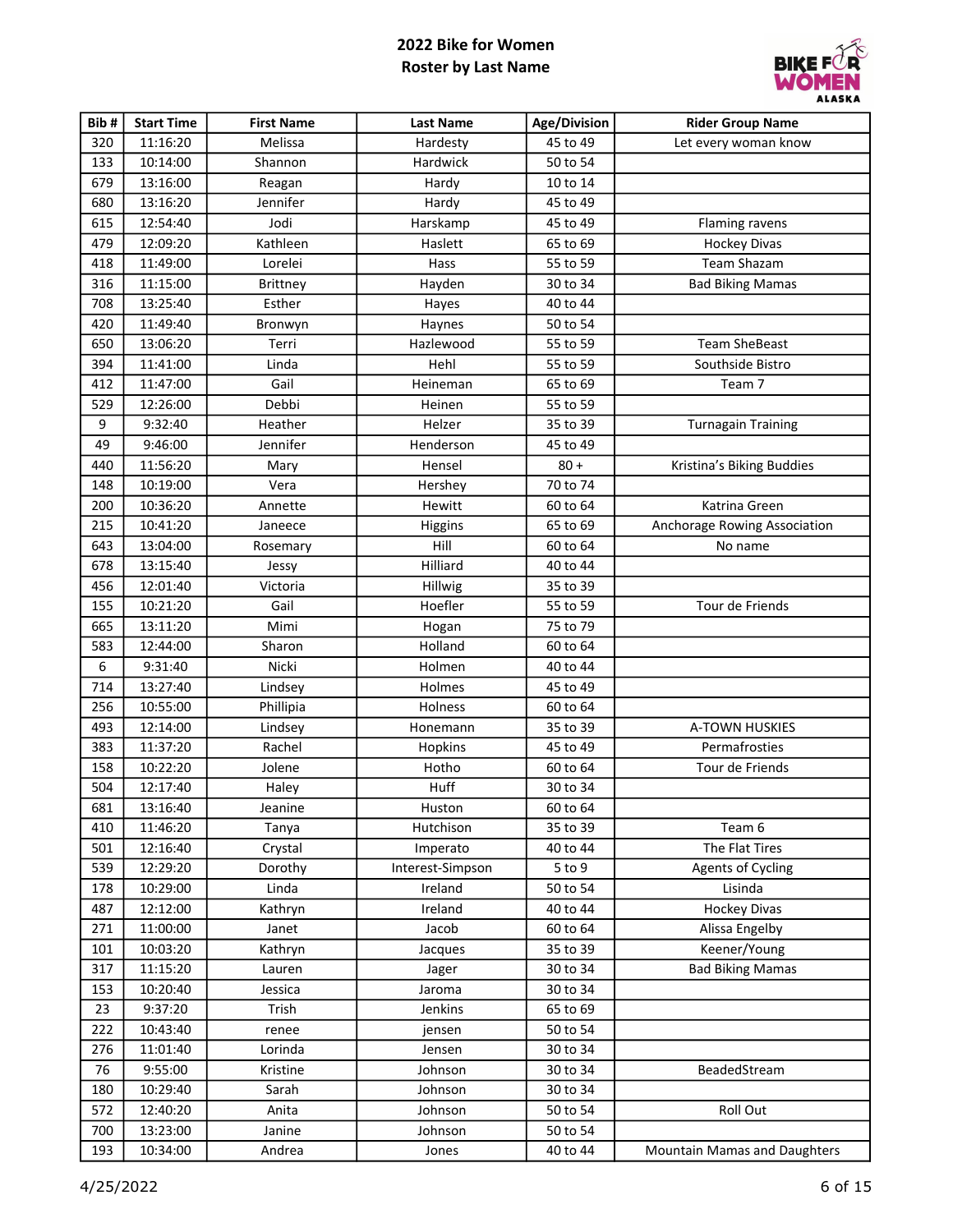

| Bib# | <b>Start Time</b> | <b>First Name</b> | <b>Last Name</b> | Age/Division | <b>Rider Group Name</b>     |
|------|-------------------|-------------------|------------------|--------------|-----------------------------|
| 565  | 12:38:00          | Amy               | Jones            | 40 to 44     | Roll Out                    |
| 210  | 10:39:40          | Jessica           | Jule             | 35 to 39     | Pam Boyleston               |
| 88   | 9:59:00           | Pamela            | Jurancich        | 35 to 39     |                             |
| 444  | 11:57:40          | Kristina          | Kagerer          | 10 to 14     | Kristina's Biking Buddies   |
| 445  | 11:58:00          | <b>Barbara</b>    | Kagerer          | 60 to 64     | Kristina's Biking Buddies   |
| 54   | 9:47:40           | Rachelle M        | Kanady           | 30 to 34     |                             |
| 156  | 10:21:40          | Kathy             | Keck             | 60 to 64     | Tour de Friends             |
| 136  | 10:15:00          | Jean              | Keckhut          | 50 to 54     | Ann                         |
| 707  | 13:25:20          | Anne              | Keeling          | 25 to 29     |                             |
| 36   | 9:41:40           | Brittany          | Keener           | 35 to 39     | Project Echelon Racing      |
| 203  | 10:37:20          | Trudy             | Keller           | 75 to 79     | L&T                         |
| 204  | 10:37:40          | Lia               | Keller           | 45 to 49     | L & T                       |
| 398  | 11:42:20          | Paola             | Kennah           | 35 to 39     | Southside Bistro            |
| 546  | 12:31:40          | Ila               | Kennedy          | 5 to 9       | Kennedy Family              |
| 547  | 12:32:00          | Holly             | Kennedy          | 35 to 39     | <b>Kennedy Family</b>       |
| 46   | 9:45:00           | KC                | Kent             | 25 to 29     |                             |
| 64   | 9:51:00           | Lynn              | Kent             | 60 to 64     |                             |
| 634  | 13:01:00          | Presley           | Kersten          | 10 to 14     | Lewis Girls                 |
| 635  | 13:01:20          | Justine           | Kersten          | 40 to 44     | Lewis Girls                 |
| 693  | 13:20:40          | Stephanie         | Kesler           | 60 to 64     |                             |
| 138  | 10:15:40          | Sheila            | King             | 60 to 64     |                             |
| 68   | 9:52:20           | Debra             | Kinn             | 65 to 69     | BeadedStream                |
| 32   | 9:40:20           | Tanya             | Kirk             | 50 to 54     | Ladies of Book Club         |
| 532  | 12:27:00          | Kaylin            | Kirkham          | 10 to 14     | Kirkham                     |
| 533  | 12:27:20          | Cynthia           | Kirkham          | 40 to 44     | Kirkham                     |
| 236  | 10:48:20          | Jacqueline        | Klecka           | 25 to 29     | <b>Estrogen Express</b>     |
| 695  | 13:21:20          | Sarah             | Kleedehn         | 65 to 69     |                             |
| 231  | 10:46:40          | Gretchen          | Klein            | 45 to 49     | Team 1                      |
| 460  | 12:03:00          | Maria             | Klein            | 50 to 54     | Monkeyfaceballerinas        |
| 573  | 12:40:40          | Lindsey           | Knapton          | 30 to 34     | Roll Out                    |
| 89   | 9:59:20           | Melissa           | Knight           | 35 to 39     | <b>Turnagain Training</b>   |
| 527  | 12:25:20          | Alice             | Knopp            | $5$ to $9$   | Kari and girls              |
| 528  | 12:25:40          | Rosemary          | knopp            | 10 to 14     | Kari and girls              |
| 605  | 12:51:20          | Dayle             | Kodama           | 50 to 54     | Bike4Donuts                 |
| 688  | 13:19:00          | Rebecca           | Koford           | 35 to 39     |                             |
| 648  | 13:05:40          | Amy               | Kohlhase         | 50 to 54     | <b>Team Shebeast</b>        |
| 371  | 11:33:20          | Karla             | Kolash           | 70 to 74     |                             |
| 669  | 13:12:40          | Hannah            | Kornely          | 30 to 34     |                             |
| 328  | 11:19:00          | Patricia          | Kozler           | 50 to 54     |                             |
| 47   | 9:45:20           | Holly             | Krenz            | 50 to 54     |                             |
| 660  | 13:09:40          | Judy              | Krier            | 65 to 69     | Who's Idea Was This?        |
| 246  | 10:51:40          | Ruth              | Kroona           | 50 to 54     | It's All Downhill From Here |
| 415  | 11:48:00          | Mary              | Krysinski        | 60 to 64     | Team Shazam                 |
| 323  | 11:17:20          | Liv               | Kullberg         | 10 to 14     |                             |
| 466  | 12:05:00          | Meg               | Kurtagh          | 70 to 74     |                             |
| 122  | 10:10:20          | Karen             | La May           | 60 to 64     | LaSap                       |
| 551  | 12:33:20          | Christina         | Lam              | 40 to 44     | Roll Out                    |
| 645  | 13:04:40          | Samantha          | Langlie          | 10 to 14     | <b>Team Langlie</b>         |
| 646  | 13:05:00          | Robyn             | Langlie          | 45 to 49     | Team Langlie                |
| 111  | 10:06:40          | Jennifer          | Larson           | 40 to 44     |                             |
| 702  | 13:23:40          | Lena              | Lawhead          | 45 to 49     |                             |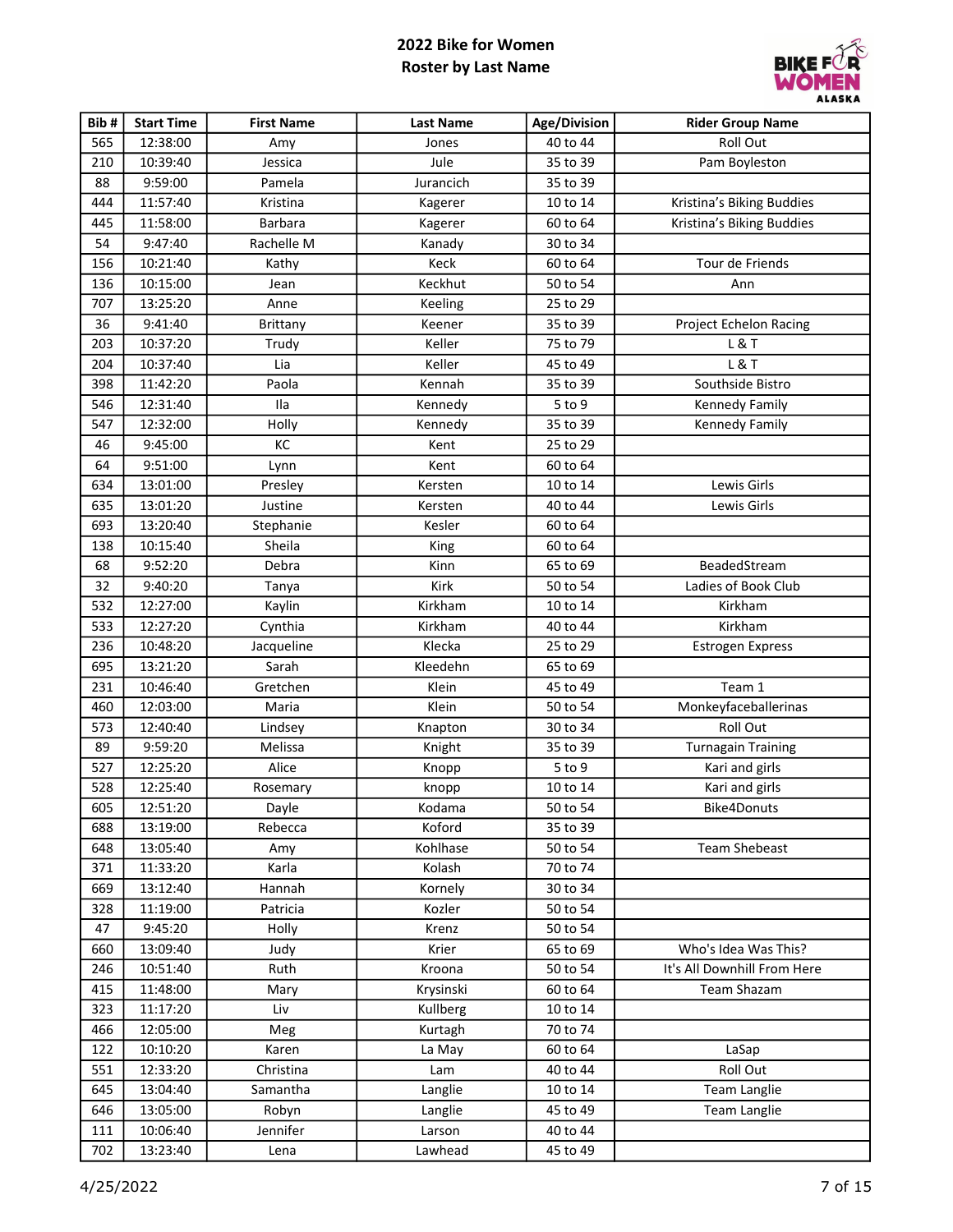

| Bib#           | <b>Start Time</b> | <b>First Name</b> | <b>Last Name</b> | <b>Age/Division</b> | <b>Rider Group Name</b>     |
|----------------|-------------------|-------------------|------------------|---------------------|-----------------------------|
| 499            | 12:16:00          | Kathie            | Lawson           | 50 to 54            | The Flat Tires              |
| 393            | 11:40:40          | Stacey            | Ledgerwood       | 45 to 49            |                             |
| 574            | 12:41:00          | Gabrielle         | LeDoux           | 70 to 74            | Roll Out                    |
| 657            | 13:08:40          | Gabbie            | Lee              | 10 to 14            | Turnagain training          |
| $\overline{2}$ | 9:30:20           | Alejandra         | Legate           | 20 to 24            | All Downhill From Here      |
| 249            | 10:52:40          | Leah              | Legate           | 55 to 59            | It's All Downhill From Here |
| 118            | 10:09:00          | Jeanette          | Legenza          | 50 to 54            |                             |
| 103            | 10:04:00          | Jennifer          | Lennox           | 45 to 49            |                             |
| 385            | 11:38:00          | Julie             | Leonard          | 60 to 64            | Spin Sistas                 |
| 459            | 12:02:40          | Harriet           | Levine           | 10 to 14            | Monkeyfaceballerinas        |
| 601            | 12:50:00          | Bev               | Lewanski         | 70 to 74            | Kathie Steele               |
| 450            | 11:59:40          | Karen             | Lewis            | 40 to 44            |                             |
| 632            | 13:00:20          | Gianna            | Lewis            | 10 to 14            | Lewis Girls                 |
| 633            | 13:00:40          | Adrianna          | Lewis            | 10 to 14            | Lewis Girls                 |
| 172            | 10:27:00          | Alana             | Lim              | 15 to 19            |                             |
| 173            | 10:27:20          | Geesnell          | Lim              | 45 to 49            |                             |
| 470            | 12:06:20          | Michelle          | Lim              | 40 to 44            |                             |
| 559            | 12:36:00          | Mei Yueh          | Lim              | 35 to 39            | Roll Out                    |
| 696            | 13:21:40          | Bonnie            | Lind             | 60 to 64            |                             |
| 549            | 12:32:40          | Wendy             | Lindberg         | 55 to 59            | Roll Out                    |
| 717            | 13:28:40          | Lynda             | Lindboe          | 70 to 74            |                             |
| 343            | 11:24:00          | Sarah             | Lindsey          | 45 to 49            | The Little Birds            |
| 465            | 12:04:40          | Lauri             | Lingafelt        | 50 to 54            |                             |
| 17             | 9:35:20           | Kinsey            | Loan             | 25 to 29            |                             |
| 18             | 9:35:40           | Sheryl            | Loan             | 60 to 64            |                             |
| 481            | 12:10:00          | karen             | loeffler         | 65 to 69            | Hockey divas                |
| 78             | 9:55:40           | Emily             | Longbrake        | 35 to 39            |                             |
| 309            | 11:12:40          | Olivia            | Love             | 10 to 14            | Team Love                   |
| 310            | 11:13:00          | Rebecca           | Love             | 35 to 39            | Team Love                   |
| 8              | 9:32:20           | Bri               | Lowen            | 35 to 39            |                             |
| 151            | 10:20:00          | Mady              | Lowen            | 10 to 14            |                             |
| 369            | 11:32:40          | Sandra            | Lowther          | 55 to 59            | Buns on the run             |
| 223            | 10:44:00          | Brynn             | Luebke           | 10 to 14            | Maurits-Luebke              |
| 224            | 10:44:20          | Laura             | Luebke           | 35 to 39            | Maurits-Luebke              |
| 346            | 11:25:00          | Megan             | Lundin           | 35 to 39            |                             |
| 557            | 12:35:20          | Denise            | Lutton           | 60 to 64            | Roll Out                    |
| 397            | 11:42:00          | Lesley            | Lyman            | 30 to 34            | Southside Bistro            |
| 287            | 11:05:20          | Sophia            | Lyon             | 10 to 14            | Sassy Sprockets             |
| 288            | 11:05:40          | Mallary           | Lyon             | 35 to 39            | Sassy Sprockets             |
| 597            | 12:48:40          | Margie            | Lytle            | 45 to 49            | <b>Adventure Buddies</b>    |
| 691            | 13:20:00          | Gail              | Mai              | 55 to 59            |                             |
| 563            | 12:37:20          | Deanna            | March            | 55 to 59            | Roll Out                    |
| 260            | 10:56:20          | Elizabeth         | Marks            | 30 to 34            | Team 2                      |
| 416            | 11:48:20          | Gayle             | Martin           | 65 to 69            | <b>Team Shazam</b>          |
| 12             | 9:33:40           | Holly             | Martinson        | 35 to 39            |                             |
| 508            | 12:19:00          | Christine         | Mattingley       | 55 to 59            | 56 Kicks                    |
| 225            | 10:44:40          | Marion            | Maurits          | 5 to 9              | Maurits-Luebke              |
| 226            | 10:45:00          | Estelle           | Maurits          | 10 to 14            | Maurits-Luebke              |
| 227            | 10:45:20          | Genevieve         | Maurits          | 40 to 44            | Maurits-Luebke              |
| 685            | 13:18:00          | Jessica           | Maves            | 40 to 44            |                             |
| 570            | 12:39:40          | Marissa           | May              | 35 to 39            | Roll out                    |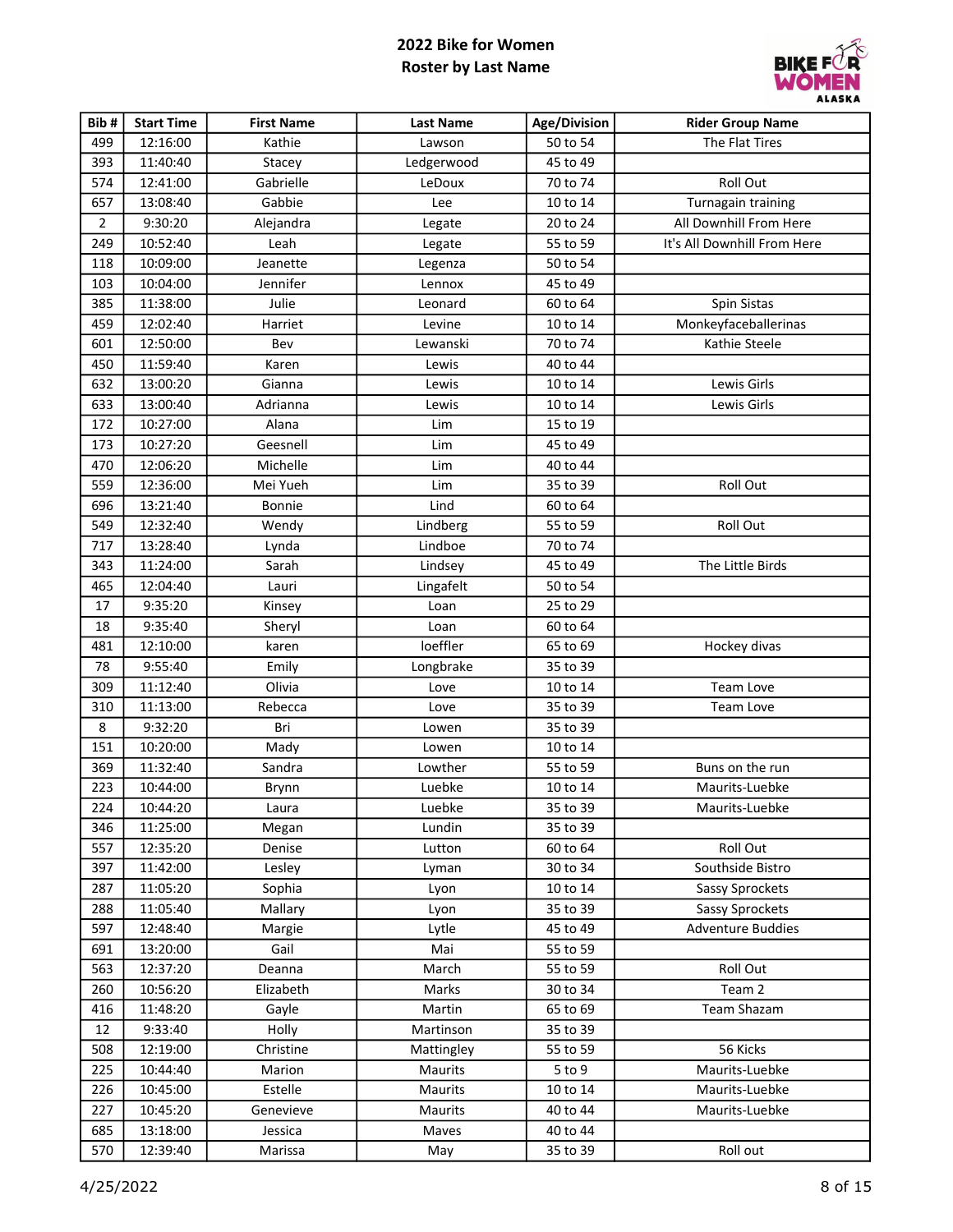

| Bib#           | <b>Start Time</b> | <b>First Name</b> | <b>Last Name</b> | Age/Division | <b>Rider Group Name</b> |
|----------------|-------------------|-------------------|------------------|--------------|-------------------------|
| 525            | 12:24:40          | Eleanor           | Mayo             | 35 to 39     |                         |
| 590            | 12:46:20          | Elly              | Mayo             | 60 to 64     | 907 T-birds             |
| 74             | 9:54:20           | Linda             | Mcalister        | 75 to 79     | BeadedStream            |
| 24             | 9:37:40           | Kristina          | McAuliffe        | 35 to 39     |                         |
| 93             | 10:00:40          | Alison            | McCarrey         | 40 to 44     |                         |
| 639            | 13:02:40          | Deanna            | McCreary         | 45 to 49     | McSisters               |
| 640            | 13:03:00          | Karen             | McCreary         | 55 to 59     | <b>McSisters</b>        |
| 554            | 12:34:20          | Jolene            | McDowell         | 45 to 49     | Roll Out                |
| 690            | 13:19:40          | Addie             | McEwen           | 60 to 64     |                         |
| 129            | 10:12:40          | Hadley            | McIlroy          | 10 to 14     | McIlroy                 |
| 130            | 10:13:00          | <b>Babette</b>    | McIlroy          | 40 to 44     |                         |
| 266            | 10:58:20          | Eileen            | McKean           | 35 to 39     | Aurora                  |
| 51             | 9:46:40           | Jodi              | McLaughlin       | 45 to 49     |                         |
| 62             | 9:50:20           | Megan             | McLaughlin       | 15 to 19     |                         |
| 588            | 12:45:40          | Laura             | McLaughlin       | 45 to 49     |                         |
| 584            | 12:44:20          | Lauran            | McNaughton       | 40 to 44     |                         |
| 461            | 12:03:20          | Barbara           | Melcher          | 70 to 74     | <b>Caldwell Ladies</b>  |
| 568            | 12:39:00          | Katie             | Melvin           | 30 to 34     | Roll Out                |
| 575            | 12:41:20          | Guadalupe         | Mendoza          | 25 to 29     | Roll Out                |
| 313            | 11:14:00          | Gloria            | Menzel           | 60 to 64     | AK Dirt Divas           |
| 548            | 12:32:20          | Jennifer          | Meyer            | 50 to 54     | Roll Out                |
| 599            | 12:49:20          | Katarzyna         | Michon           | 40 to 44     | Ania and Kasia team     |
| 610            | 12:53:00          | Debra             | Mihelich         | 60 to 64     | <b>D&amp;P</b>          |
| $\overline{7}$ | 9:32:00           | Sara              | Miller           | 45 to 49     |                         |
| 149            | 10:19:20          | Alex              | Miller           | 10 to 14     | project echelon racing  |
| 150            | 10:19:40          | Keri              | Miller           | 35 to 39     | project echelon racing  |
| 467            | 12:05:20          | Lee               | Miller           | 60 to 64     |                         |
| 480            | 12:09:40          | Mo                | Miller           | 55 to 59     | <b>Hockey Divas</b>     |
| 168            | 10:25:40          | Sarah             | Mills            | 25 to 29     | No Ham                  |
| 282            | 11:03:40          | Johnna            | Minemyer         | 35 to 39     |                         |
| 417            | 11:48:40          | Crystal           | Miner            | 40 to 44     | <b>Team Shazam</b>      |
| 234            | 10:47:40          | Martie            | Mitchell         | 30 to 34     | Estrogen Express        |
| 107            | 10:05:20          | caye              | moberg           | 55 to 59     |                         |
| 19             | 9:36:00           | Sheryl            | Mohwinkel        | 50 to 54     |                         |
| 123            | 10:10:40          | Diane             | Mohwinkel        | $80 +$       |                         |
| 653            | 13:07:20          | Jeanne            | Molitor          | 65 to 69     | Trail side Walkers      |
| 526            | 12:25:00          | Michelle          | Moore            | 35 to 39     |                         |
| 602            | 12:50:20          | Christina         | Morgan           | 35 to 39     | <b>Bike4Donuts</b>      |
| 146            | 10:18:20          | Katrina           | Moss             | 50 to 54     |                         |
| 342            | 11:23:40          | Wren              | Mowery           | 10 to 14     | The Little Birds        |
| 655            | 13:08:00          | Marta             | Mueller          | 45 to 49     | Tribe Uprofen           |
| 57             | 9:48:40           | Ericka            | Mulder           | 60 to 64     |                         |
| 520            | 12:23:00          | Robin             | Mullen           | 30 to 34     |                         |
| 240            | 10:49:40          | Alexandria        | <b>Myers</b>     | 10 to 14     |                         |
| 380            | 11:36:20          | Amber             | <b>Myers</b>     | 45 to 49     | Permafrosties           |
| 620            | 12:56:20          | Adria             | <b>Myers</b>     | 10 to 14     | Girl Scout Troop 1138   |
| 621            | 12:56:40          | Lorelle           | Myers            | $5$ to $9$   | Girl Scout Troop 1138   |
| 622            | 12:57:00          | Eileen            | <b>Myers</b>     | 35 to 39     | Girl Scout Troop 1138   |
| 160            | 10:23:00          | Liane             | Nagata           | 50 to 54     |                         |
| 496            | 12:15:00          | Alayna            | Naylor           | 10 to 14     | The Flat Tires          |
| 497            | 12:15:20          | Katie             | Naylor           | 45 to 49     | The Flat Tires          |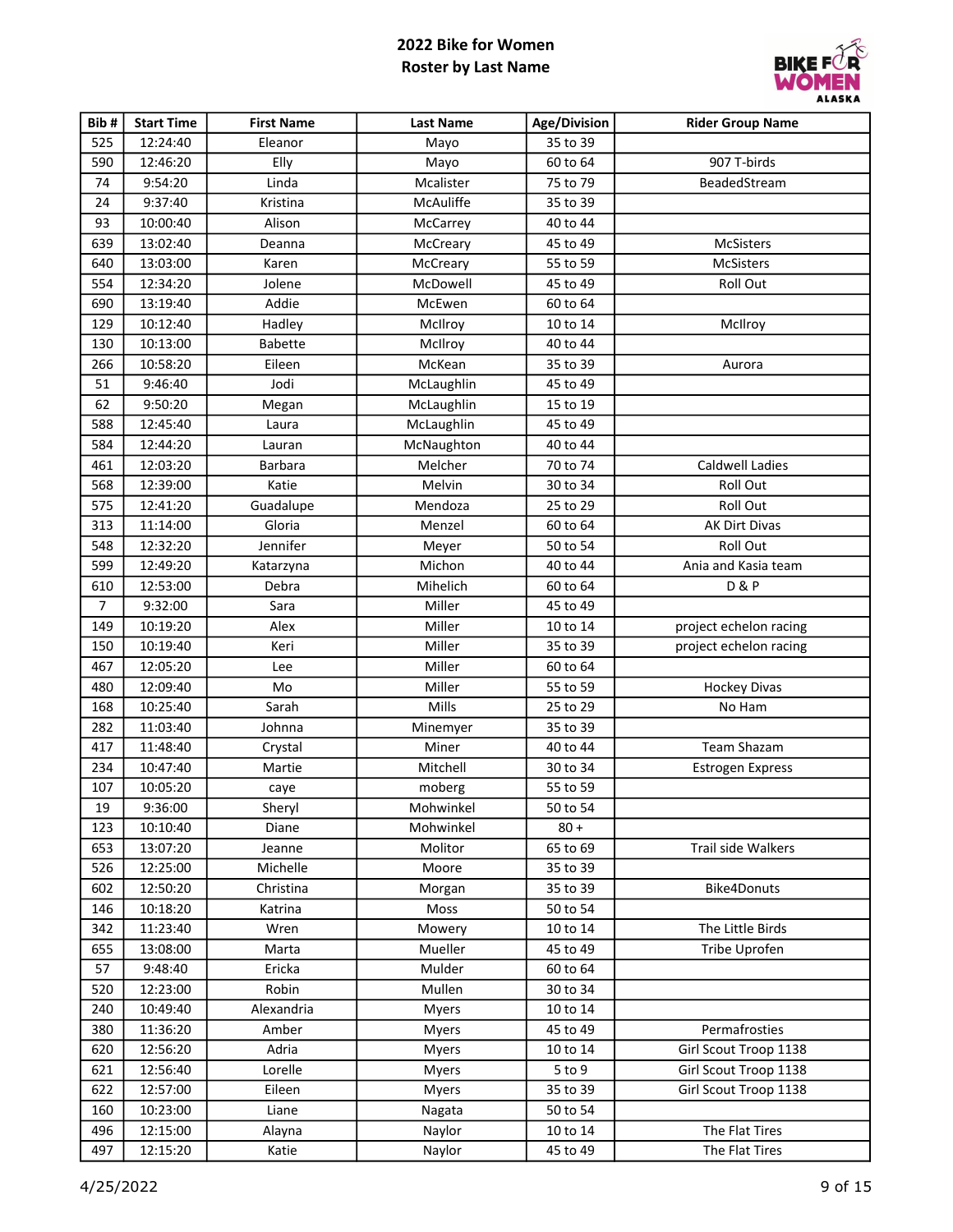

| Bib# | <b>Start Time</b> | <b>First Name</b> | <b>Last Name</b> | Age/Division | <b>Rider Group Name</b>             |
|------|-------------------|-------------------|------------------|--------------|-------------------------------------|
| 391  | 11:40:00          | Hayley            | Neptune          | 20 to 24     |                                     |
| 392  | 11:40:20          | Patricia          | Neptune          | 60 to 64     |                                     |
| 484  | 12:11:00          | Donna             | Newman           | 55 to 59     | <b>Hockey Divas</b>                 |
| 4    | 9:31:00           | Rebecca           | Noblin           | 45 to 49     |                                     |
| 434  | 11:54:20          | Genevieve         | Nolan            | 50 to 54     |                                     |
| 419  | 11:49:20          | Megan             | Norgaard         | 60 to 64     | Team Shazam or Bronwyn Haynes       |
| 219  | 10:42:40          | Vanessa           | Norman           | 40 to 44     | Anchorage Rowing Association        |
| 443  | 11:57:20          | Katherine         | O'Grady          | 70 to 74     | Kristina's Biking Buddies           |
| 381  | 11:36:40          | Monica            | Oakley           | 35 to 39     | Permafrosties                       |
| 175  | 10:28:00          | Kaitlyn           | OBrien           | 30 to 34     |                                     |
| 586  | 12:45:00          | <b>Brittany</b>   | Occhipinti       | 25 to 29     |                                     |
| 513  | 12:20:40          | Patricia          | O'Gorman         | 70 to 74     |                                     |
| 13   | 9:34:00           | Summer            | Ohlendorf        | 35 to 39     |                                     |
| 406  | 11:45:00          | Michelle          | Olds             | 35 to 39     | Team 5                              |
| 386  | 11:38:20          | Abby              | O'Malley         | 10 to 14     | Spin Sistas                         |
| 617  | 12:55:20          | Heather           | Onders           | 40 to 44     | <b>Flaming ravens</b>               |
| 152  | 10:20:20          | Yvonne            | Oren             | 50 to 54     |                                     |
| 194  | 10:34:20          | Kimberly          | Osburn           | 40 to 44     | Mountain Mamas and Daughters        |
| 137  | 10:15:20          | Christa           | Osterkamp        | 50 to 54     | Ann                                 |
| 95   | 10:01:20          | Cassie            | Ostrander        | 35 to 39     |                                     |
| 719  | 13:29:20          | Karina            | Packer           | 25 to 29     |                                     |
| 75   | 9:54:40           | Deborah           | Paine            | 35 to 39     | BeadedStream                        |
| 673  | 13:14:00          | Leah              | Parks            | 45 to 49     |                                     |
| 80   | 9:56:20           | Kelly             | Parsons          | 55 to 59     | <b>WBC Bike Ladies</b>              |
| 662  | 13:10:20          | Cindi             | Parsons          | 60 to 64     | Willard                             |
| 500  | 12:16:20          | Amy               | Paul             | 45 to 49     | The Flat Tires                      |
| 458  | 12:02:20          | Lisa              | Pekich           | 50 to 54     | SDR_LP                              |
| 552  | 12:33:40          | Krystle           | Penaflor         | 35 to 39     | Roll Out                            |
| 96   | 10:01:40          | Rachel            | Penney           | 30 to 34     |                                     |
| 382  | 11:37:00          | Tricia            | Perkins          | 60 to 64     | Permafrosties                       |
| 623  | 12:57:20          | Claire            | Pester           | 10 to 14     | Girl Scout Troop 1138               |
| 624  | 12:57:40          | Brook             | Pester           | 45 to 49     | Girl Scout Troop 1138               |
| 455  | 12:01:20          | An                | Phan             | 35 to 39     |                                     |
| 668  | 13:12:20          | Anna              | Pieper           | 30 to 34     |                                     |
| 192  | 10:33:40          | Heather           | Poe              | 40 to 44     | <b>Mountain Mamas and Daughters</b> |
| 591  | 12:46:40          | Mary              | Portlock         | 55 to 59     | 907 T-Birds                         |
| 609  | 12:52:40          | Pamela            | Post             | 50 to 54     | <b>D&amp;P</b>                      |
| 274  | 11:01:00          | Katheryn          | Powers           | 30 to 34     |                                     |
| 716  | 13:28:20          | Audrey            | Preston          | 35 to 39     |                                     |
| 58   | 9:49:00           | Dianne            | Prince           | 55 to 59     |                                     |
| 251  | 10:53:20          | Diane             | Ramey            | 65 to 69     | Ramey                               |
| 550  | 12:33:00          | Lisa              | Ramstad          | 55 to 59     | Roll Out                            |
| 48   | 9:45:40           | Mollee            | Raney            | 60 to 64     |                                     |
| 364  | 11:31:00          | Melinda           | Rathkopf         | 50 to 54     | Sore Bottoms                        |
| 351  | 11:26:40          | Liz               | Rawlins          | 45 to 49     |                                     |
| 670  | 13:13:00          | Joanna            | Reast            | 60 to 64     | <b>Team Reast</b>                   |
| 671  | 13:13:20          | Hannah            | Reast            | 25 to 29     | <b>Team Reast</b>                   |
| 482  | 12:10:20          | Elizabeth         | Redmond          | 10 to 14     | <b>Hockey Divas</b>                 |
| 411  | 11:46:40          | Jamey             | Reed             | 35 to 39     |                                     |
| 230  | 10:46:20          | Cyndi             | Reeves           | 45 to 49     | Team 1                              |
| 377  | 11:35:20          | Susan             | Reeves           | 70 to 74     | Tri-Gen                             |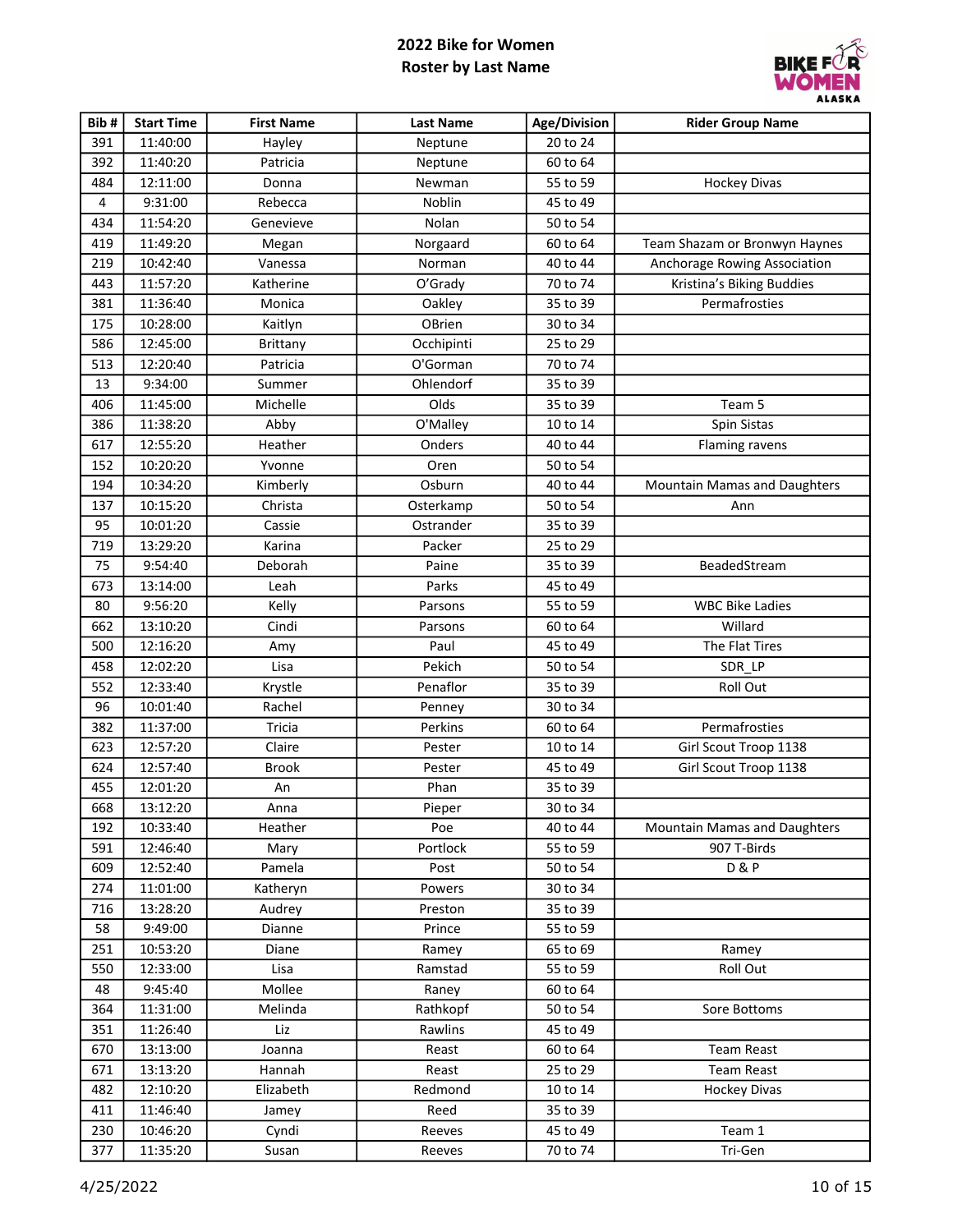

| Bib# | <b>Start Time</b> | <b>First Name</b> | <b>Last Name</b>  | <b>Age/Division</b> | <b>Rider Group Name</b>      |
|------|-------------------|-------------------|-------------------|---------------------|------------------------------|
| 257  | 10:55:20          | Jennifer          | <b>Reich Haas</b> | 45 to 49            |                              |
| 473  | 12:07:20          | Sarah             | Remaklus          | 50 to 54            |                              |
| 73   | 9:54:00           | Kim               | Resheske          | 35 to 39            | Beadedstream                 |
| 115  | 10:08:00          | Gloria            | Reyes             | 65 to 69            |                              |
| 34   | 9:41:00           | Kristin           | Riall             | 35 to 39            |                              |
| 318  | 11:15:40          | Michelle          | Richards          | 55 to 59            | <b>Teresa Sellers</b>        |
| 627  | 12:58:40          | June              | Richardson        | 10 to 14            | Girl Scout Troop 1138        |
| 541  | 12:30:00          | Theresa           | Rinehart          | 60 to 64            | <b>Agents of Cycling</b>     |
| 457  | 12:02:00          | Sherri            | Roberds           | 55 to 59            | SDR_LP                       |
| 699  | 13:22:40          | Lisa              | Robinette         | 55 to 59            |                              |
| 140  | 10:16:20          | Martha            | Robinson          | 55 to 59            | Cadence Queens               |
| 105  | 10:04:40          | Kat               | Roch              | 40 to 44            | Go4Graham                    |
| 238  | 10:49:00          | Jan               | Rogers            | 45 to 49            |                              |
| 280  | 11:03:00          | Jill              | Rogers            | 60 to 64            |                              |
| 647  | 13:05:20          | Kirsten           | Roos              | 50 to 54            | <b>Team SheBeast</b>         |
| 477  | 12:08:40          | Celia             | Rozen             | 65 to 69            | <b>Hockey Divas</b>          |
| 232  | 10:47:00          | Kim               | Ruechel           | 60 to 64            | Team 1                       |
| 94   | 10:01:00          | Mari              | Rueter            | 35 to 39            |                              |
| 596  | 12:48:20          | Liane             | Ryan              | 45 to 49            | <b>Adventure Buddies</b>     |
| 218  | 10:42:20          | Elisa             | Samuelson         | 50 to 54            | Anchorage Rowing Association |
| 534  | 12:27:40          | Angela            | Santiago          | 40 to 44            |                              |
| 121  | 10:10:00          | Lisa              | Saperstein        | 55 to 59            | LaSap                        |
| 167  | 10:25:20          | Mikayla           | Savikko           | 35 to 39            |                              |
| 297  | 11:08:40          | Merlyn            | Savikko           | 35 to 39            | Sassy Sprockets              |
| 5    | 9:31:20           | Pamela            | Schamber          | 50 to 54            |                              |
| 119  | 10:09:20          | Amy               | Scharpf           | 40 to 44            | Leahs Patch                  |
| 120  | 10:09:40          | Leah              | Scharpf           | $5$ to $9$          | Leahs patch                  |
| 611  | 12:53:20          | Jonel             | Schenk            | 50 to 54            | Don't-Forget-Me-Nots         |
| 625  | 12:58:00          | Victoria          | Scherer           | 10 to 14            | Girl Scout Troop 1138        |
| 626  | 12:58:20          | Nicole            | Scherer           | 40 to 44            | Girl Scout Troop 1138        |
| 22   | 9:37:00           | Adeline           | Schlabaugh        | 45 to 49            | Caffeine Junkies             |
| 1    | 9:30:00           | Jennifer          | Schmidt           | 40 to 44            |                              |
| 514  | 12:21:00          | Annika            | Schmidt           | 10 to 14            | <b>Better Bee Fasters</b>    |
| 469  | 12:06:00          | Mariah            | Schmidt           | 25 to 29            |                              |
| 712  | 13:27:00          | Emily             | Schmieg           | 30 to 34            |                              |
| 362  | 11:30:20          | Michelle          | Schwenn           | 50 to 54            | Team Veltkamp Schwenn        |
| 569  | 12:39:20          | Pheng             | Scott             | 45 to 49            | Roll Out                     |
| 618  | 12:55:40          | Grace             | Scott             | 10 to 14            | Girl Scout Troop 1138        |
| 682  | 13:17:00          | T                 | Scott             | 45 to 49            |                              |
| 303  | 11:10:40          | Valentina         | Sears             | 10 to 14            | Sears                        |
| 304  | 11:11:00          | Natalia           | Sears             | 45 to 49            | Sears                        |
| 319  | 11:16:00          | Teresa            | Sellers           | 50 to 54            | Let Every Woman Know         |
| 61   | 9:50:00           | Carrie            | Setian            | 40 to 44            |                              |
| 511  | 12:20:00          | Janna             | Shaw              | 40 to 44            | 56 Kicks                     |
| 220  | 10:43:00          | Sue               | Sheard            | 55 to 59            | Anchorge Rowing Association  |
| 366  | 11:31:40          | Janet             | Shelley           | 50 to 54            | Sore Bottoms                 |
| 289  | 11:06:00          | Kelli             | Shew              | 40 to 44            | Sassy Sprockets              |
| 177  | 10:28:40          | Sarah             | Shoffstall-Cone   | 40 to 44            | Koco                         |
| 425  | 11:51:20          | Carol             | Silva             | 65 to 69            | Wendy Boyd                   |
| 405  | 11:44:40          | Olivia            | Sims              | 40 to 44            | Team 5                       |
| 209  | 10:39:20          | Sue               | Skvorc            | 60 to 64            |                              |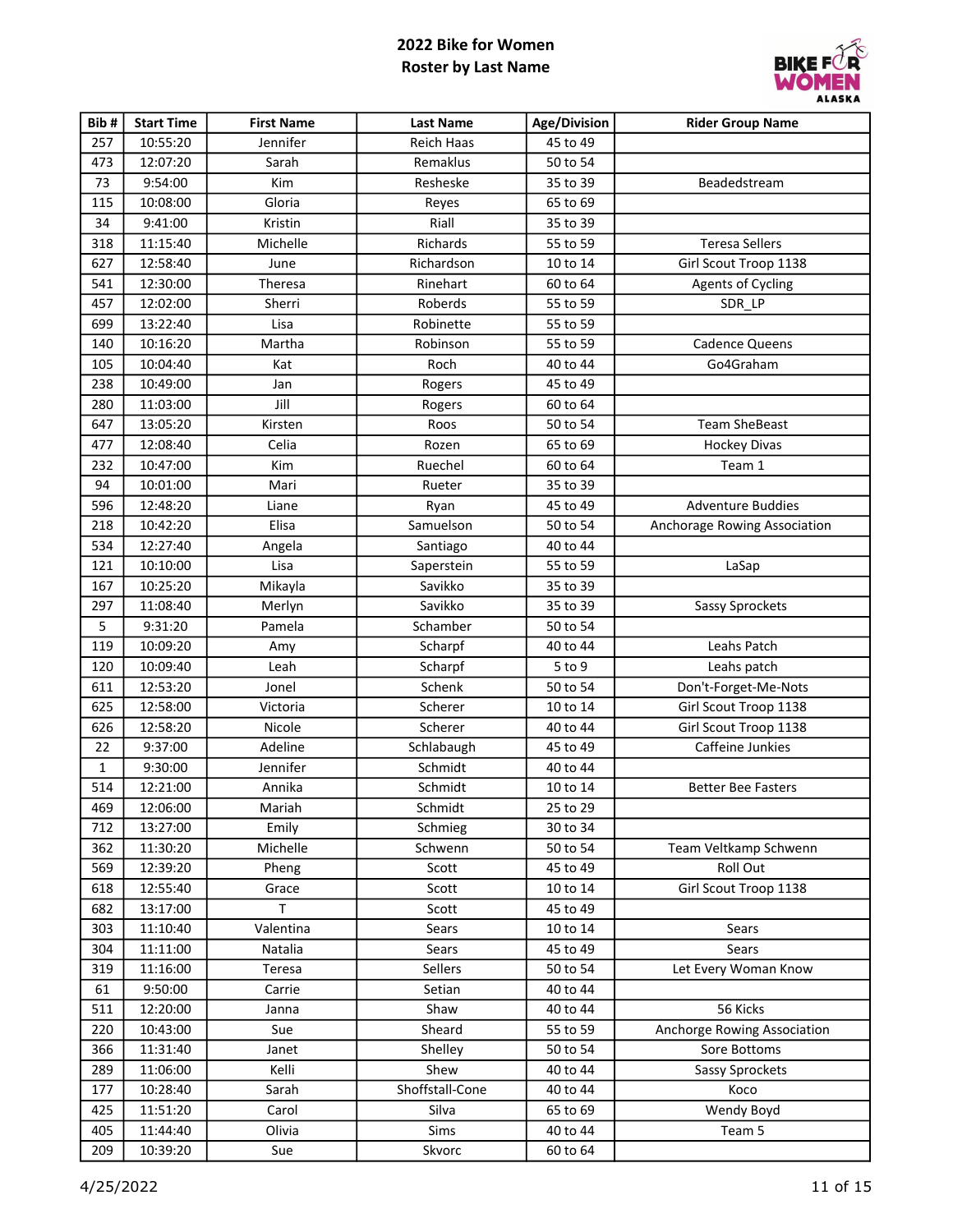

| Bib# | <b>Start Time</b> | <b>First Name</b> | <b>Last Name</b>     | Age/Division | <b>Rider Group Name</b>      |
|------|-------------------|-------------------|----------------------|--------------|------------------------------|
| 165  | 10:24:40          | Terry             | Slaven               | 70 to 74     |                              |
| 349  | 11:26:00          | Kimberly          | Sledgister           | 40 to 44     |                              |
| 350  | 11:26:20          | Carlota           | Sledgister-Rodriguez | $5$ to $9$   |                              |
| 109  | 10:06:00          | Talia             | Smith                | 10 to 14     | Smith x 2                    |
| 110  | 10:06:20          | Linda             | Smith                | 45 to 49     | Smith x 2                    |
| 147  | 10:18:40          | Jennifer          | Smith                | 40 to 44     |                              |
| 216  | 10:41:40          | Durelle           | Smith                | 50 to 54     | Anchorage Rowing Association |
| 395  | 11:41:20          | Autumn            | Smith                | 35 to 39     | Southside Bistro             |
| 619  | 12:56:00          | Alexis            | Smith                | 35 to 39     | Girl Scout Troop 1138        |
| 244  | 10:51:00          | Aviana            | Sorich               | 15 to 19     | It's All Downhill From Here  |
| 245  | 10:51:20          | Mary Kay          | Sorich               | 45 to 49     | It's All Downhill From Here  |
| 604  | 12:51:00          | Victoria          | Souchik              | 35 to 39     | Bike4Donuts                  |
| 90   | 9:59:40           | Reine             | Soule                | 10 to 14     | Soulé ladies                 |
| 91   | 10:00:00          | Megan             | Soule                | 45 to 49     | Soulé ladies                 |
| 197  | 10:35:20          | Nancy             | Spence               | 45 to 49     |                              |
| 439  | 11:56:00          | Millie            | Spezialy             | $80 +$       | Kristina's Biking Buddies    |
| 375  | 11:34:40          | Alice             | Stacey               | 70 to 74     | <b>Sunshine Sisters</b>      |
| 252  | 10:53:40          | Kalen             | Stamp                | 30 to 34     | Ramey                        |
| 616  | 12:55:00          | Tui               | Stanbury             | 10 to 14     | Flaming ravens               |
| 98   | 10:02:20          | Carrie            | Stanfield            | 40 to 44     |                              |
| 174  | 10:27:40          | Hailey            | Stark                | 25 to 29     |                              |
| 37   | 9:42:00           | Katelyn           | Stearns              | 30 to 34     |                              |
| 600  | 12:49:40          | Kathie            | Steele               | 70 to 74     | Bev Lewanski                 |
| 31   | 9:40:00           | Stacy             | Steinberg            | 50 to 54     |                              |
| 290  | 11:06:20          | Hailee            | Stepetin             | 10 to 14     | Sassy Sprockets              |
| 291  | 11:06:40          | Hannah            | Stepetin             | 10 to 14     | Sassy Sprockets              |
| 292  | 11:07:00          | <b>Brandy</b>     | Stepetin             | 40 to 44     | Sassy Sprockets              |
| 510  | 12:19:40          | Heidi             | Stephan              | 40 to 44     | 56 Kicks                     |
| 113  | 10:07:20          | Chelsea           | Sternicki            | 40 to 44     |                              |
| 436  | 11:55:00          | Tammy             | Sterrett             | 60 to 64     | <b>Team Sweet</b>            |
| 718  | 13:29:00          | Kathryn           | Stewart              | 60 to 64     |                              |
| 170  | 10:26:20          | Laura             | Stoddard             | 45 to 49     |                              |
| 494  | 12:14:20          | Tana              | Stone                | 40 to 44     |                              |
| 571  | 12:40:00          | Leann             | Stubblefield         | 50 to 54     | Roll Out                     |
| 14   | 9:34:20           | Amber             | Stull                | 40 to 44     |                              |
| 63   | 9:50:40           | Cadence           | Stull                | 15 to 19     |                              |
| 324  | 11:17:40          | Dara              | Stull                | 10 to 14     |                              |
| 21   | 9:36:40           | Debora            | <b>Summers</b>       | 60 to 64     | Caffeine Junkies             |
| 52   | 9:47:00           | Victoria          | <b>Summers</b>       | 40 to 44     |                              |
| 448  | 11:59:00          | Rachel            | Sutton               | 35 to 39     |                              |
| 228  | 10:45:40          | Sheila            | Swanson              | 55 to 59     |                              |
| 330  | 11:19:40          | Vivian            | Sweet                | 40 to 44     |                              |
| 435  | 11:54:40          | Serena            | Sweet                | 35 to 39     | <b>Team Sweet</b>            |
| 437  | 11:55:20          | Alyssa            | Sweet                | 30 to 34     | <b>Team Sweet</b>            |
| 341  | 11:23:20          | Jennifer          | Tabor                | 60 to 64     |                              |
| 703  | 13:24:00          | Victoria          | Taylor               | 30 to 34     |                              |
| 295  | 11:08:00          | Olivia            | Taylor               | 10 to 14     | Sassy Sprockets              |
| 296  | 11:08:20          | Christina         | Taylor               | 45 to 49     | Sassy Sprockets              |
| 658  | 13:09:00          | Kelly             | Taylor-Lee           | 45 to 49     | <b>Turnagain Training</b>    |
| 250  | 10:53:00          | Mary              | Thomas               | 35 to 39     |                              |
| 509  | 12:19:20          | Tina              | Thomas               | 60 to 64     | 56 Kicks                     |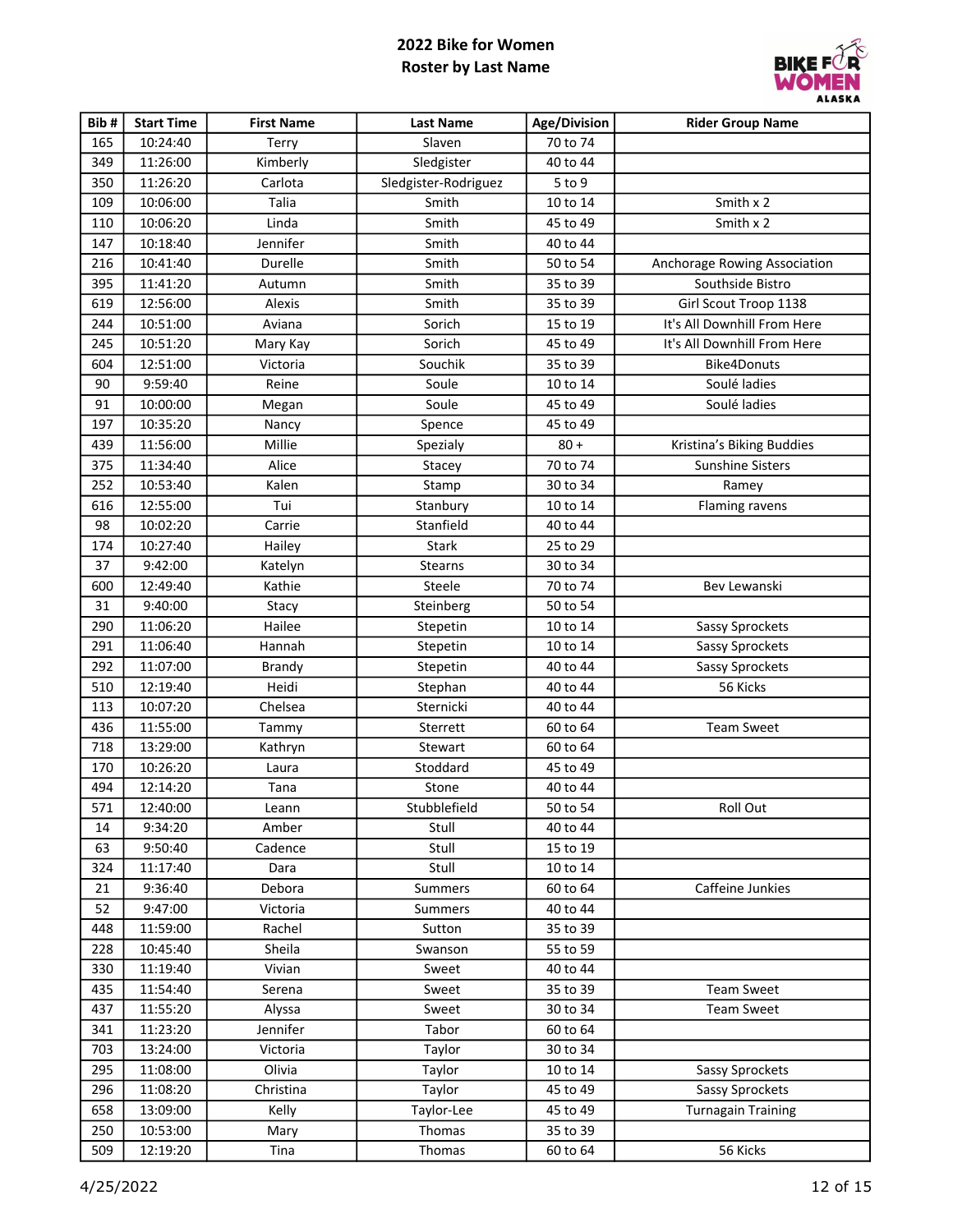

| Bib# | <b>Start Time</b> | <b>First Name</b> | <b>Last Name</b>    | Age/Division | <b>Rider Group Name</b>  |
|------|-------------------|-------------------|---------------------|--------------|--------------------------|
| 711  | 13:26:40          | Dena              | Thomas              | 45 to 49     |                          |
| 241  | 10:50:00          | Judy              | Thompson            | 45 to 49     |                          |
| 587  | 12:45:20          | Tracey            | Thompson            | 55 to 59     |                          |
| 325  | 11:18:00          | Naomi             | Tibbe               | $5$ to $9$   | Franklin Girls           |
| 326  | 11:18:20          | Julianne          | Tibbe               | 30 to 34     | Franklin Girls           |
| 212  | 10:40:20          | Lisa              | Tibbo               | 50 to 54     |                          |
| 492  | 12:13:40          | Abby              | Tiedemann           | 35 to 39     | A-TOWN HUSKIES           |
| 355  | 11:28:00          | Julia             | Timm                | 10 to 14     | Timm fam                 |
| 356  | 11:28:20          | Katriina          | Timm                | 40 to 44     | Timm fam                 |
| 311  | 11:13:20          | Shirley           | Tiongson            | 30 to 34     |                          |
| 684  | 13:17:40          | Julie             | Tisdale             | 50 to 54     |                          |
| 553  | 12:34:00          | Pauline           | Tise                | 45 to 49     | Roll Out                 |
| 429  | 11:52:40          | Pam               | Tittle              | 55 to 59     |                          |
| 579  | 12:42:40          | Melissa           | Todd                | 10 to 14     | Toddladies               |
| 580  | 12:43:00          | Deborah           | Todd                | 10 to 14     | Toddladies               |
| 279  | 11:02:40          | Tina              | Tomsen              | 65 to 69     |                          |
| 261  | 10:56:40          | Claire            | Torbensen-Armstrong | 50 to 54     | Team 2                   |
| 16   | 9:35:00           | Kelsey            | Tranel              | 30 to 34     |                          |
| 431  | 11:53:20          | Keira             | Trotter             | 10 to 14     | <b>Trotting Along</b>    |
| 432  | 11:53:40          | Tami              | Trotter             | 45 to 49     | <b>Trotting Along</b>    |
| 399  | 11:42:40          | Rebecca           | Tucker              | 45 to 49     |                          |
| 447  | 11:58:40          | Robin E           | Turk                | 65 to 69     | <b>Sutton Family</b>     |
| 404  | 11:44:20          | Camille           | Ulrich              | 10 to 14     |                          |
| 20   | 9:36:20           | Teresa            | Ulrich              | 40 to 44     |                          |
| 255  | 10:54:40          | Rose              | Van Hemert          | 70 to 74     |                          |
| 314  | 11:14:20          | Carlene           | Van Tol             | 60 to 64     | AK Dirt Divas            |
| 347  | 11:25:20          | Maureen           | van Wagner          | 45 to 49     |                          |
| 361  | 11:30:00          | Hannah            | Veltkamp            | 10 to 14     | Team Veltkamp Schwenn    |
| 603  | 12:50:40          | Alicia            | Vernon              | 50 to 54     | Bike4Donuts              |
| 667  | 13:12:00          | Julie             | Vogler              | 50 to 54     |                          |
| 300  | 11:09:40          | Grace             | Volmer              | $5$ to $9$   |                          |
| 301  | 11:10:00          | Sandra            | Volmer              | 50 to 54     |                          |
| 638  | 13:02:20          | Karen             | Voris               | 70 to 74     | Mary Pomeroy             |
| 281  | 11:03:20          | Emily             | Wagner              | 35 to 39     |                          |
| 649  | 13:06:00          | Beth              | Walker              | 50 to 54     | <b>Team SheBeast</b>     |
| 502  | 12:17:00          | Tina              | Walter              | 55 to 59     | The Flat Tires           |
| 159  | 10:22:40          | Jodi              | Walton              | 60 to 64     | Tour de friends          |
| 164  | 10:24:20          | Bonnie            | Wanat               | 60 to 64     |                          |
| 581  | 12:43:20          | Deborah           | Warner              | 60 to 64     | Toddladies               |
| 82   | 9:57:00           | Heather           | Warnick             | 40 to 44     |                          |
| 428  | 11:52:20          | Sara              | Warrick             | 30 to 34     |                          |
| 537  | 12:28:40          | Emma              | Watkins             | 15 to 19     | <b>Agents of Cycling</b> |
| 538  | 12:29:00          | Julia             | Watkins             | 15 to 19     | <b>Agents of Cycling</b> |
| 540  | 12:29:40          | Cathy             | Watkins             | 40 to 44     | <b>Agents of Cycling</b> |
| 11   | 9:33:20           | Deana             | Watson              | 50 to 54     |                          |
| 126  | 10:11:40          | Katra             | Wedeking            | 45 to 49     |                          |
| 433  | 11:54:00          | Jamie             | Weeks               | 45 to 49     |                          |
| 606  | 12:51:40          | Farrah            | Weinert             | 45 to 49     | Click click spin         |
| 258  | 10:55:40          | Nena              | Wendzel             | 40 to 44     |                          |
| 593  | 12:47:20          | Carmen            | Wenger              | 35 to 39     | A2P2                     |
| 70   | 9:53:00           | Katerina          | Wessels             | 55 to 59     | BeadedStream             |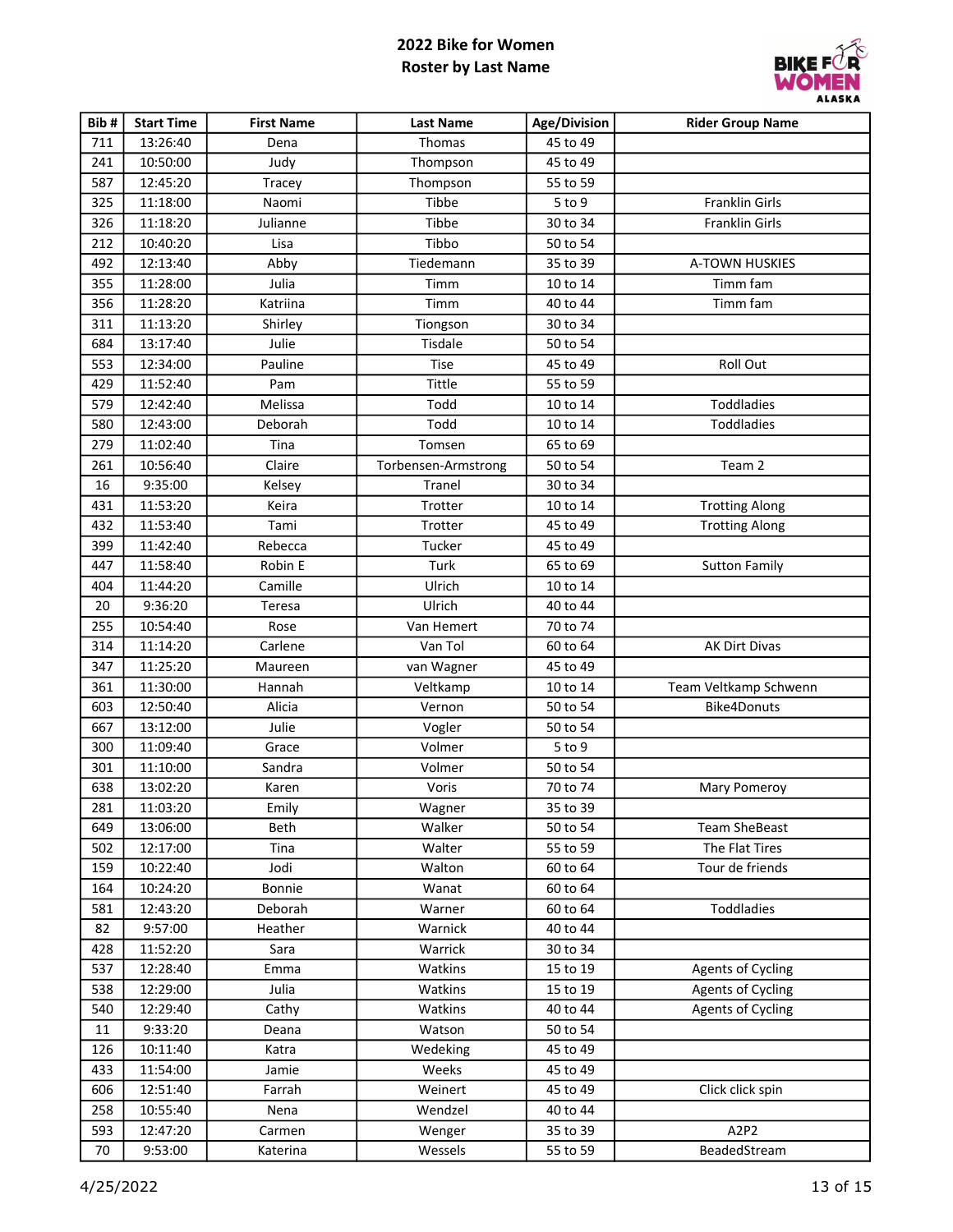

| Bib# | <b>Start Time</b> | <b>First Name</b> | <b>Last Name</b> | Age/Division | <b>Rider Group Name</b>      |
|------|-------------------|-------------------|------------------|--------------|------------------------------|
| 267  | 10:58:40          | Kendall           | Wessler          | 30 to 34     | Aurora                       |
| 595  | 12:48:00          | Tricia            | West             | 35 to 39     | A2P2                         |
| 233  | 10:47:20          | Charlotte         | Weston           | 25 to 29     | Estrogen Express             |
| 365  | 11:31:20          | Marie             | Westphal         | 45 to 49     | Sore Bottoms                 |
| 66   | 9:51:40           | Heather           | White            | 30 to 34     | <b>Feisty Freistones</b>     |
| 713  | 13:27:20          | Christine         | White            | 35 to 39     |                              |
| 452  | 12:00:20          | Jane              | Whitsett         | 65 to 69     |                              |
| 163  | 10:24:00          | Kari              | Wiederkehr       | 40 to 44     | Kari and kids                |
| 663  | 13:10:40          | Carol             | Willard          | 60 to 64     | Willard                      |
| 217  | 10:42:00          | Jessica           | Willis           | 50 to 54     | Anchorage Rowing Association |
| 555  | 12:34:40          | Hali              | Willis           | 10 to 14     | Roll Out                     |
| 556  | 12:35:00          | Lexy              | Willis           | 30 to 34     | Roll Out                     |
| 338  | 11:22:20          | Ruby              | Willman          | 10 to 14     | Wonder Will(wo)man           |
| 339  | 11:22:40          | Harper            | Willman          | 10 to 14     | Wonder Will(wo)man           |
| 340  | 11:23:00          | Holly             | Willman          | 40 to 44     | Wonder Will(wo)man           |
| 631  | 13:00:00          | Heather           | Wilson           | 45 to 49     | Girl Scout Troop 1138        |
| 505  | 12:18:00          | Wendy             | Wiltfong         | 55 to 59     | 56 Kicks                     |
| 42   | 9:43:40           | Danelle           | Winn             | 50 to 54     |                              |
| 652  | 13:07:00          | Lisa              | Wiseman          | 60 to 64     | Trailside hikers             |
| 99   | 10:02:40          | Nina              | Wladkowski       | 30 to 34     |                              |
| 636  | 13:01:40          | Ezra              | wolfe            | $5$ to $9$   | Lewis Girls                  |
| 637  | 13:02:00          | meyoung           | wolfe            | 40 to 44     | Lewis Girls                  |
| 558  | 12:35:40          | Kelly             | Woolcott         | 50 to 54     | Roll Out                     |
| 235  | 10:48:00          | Donna             | Wright           | 25 to 29     | Estrogen Express             |
| 564  | 12:37:40          | Denise            | Wright           | 55 to 59     | Roll Out                     |
| 453  | 12:00:40          | Gretchen          | Wuttke           | 15 to 19     |                              |
| 344  | 11:24:20          | <b>Brie</b>       | Xavier           | 30 to 34     |                              |
| 408  | 11:45:40          | Claudette         | Yesmant          | 60 to 64     |                              |
| 229  | 10:46:00          | christina         | young            | 55 to 59     | Team 1                       |
| 35   | 9:41:20           | Aimee             | Young            | 40 to 44     | Project Echelon Racing       |
| 651  | 13:06:40          | Allyson           | Youngblood       | 50 to 54     | <b>Team SheBeast</b>         |
|      |                   |                   |                  |              |                              |
|      |                   |                   |                  |              |                              |
|      |                   |                   |                  |              |                              |
|      |                   |                   |                  |              |                              |
|      |                   |                   |                  |              |                              |
|      |                   |                   |                  |              |                              |
|      |                   |                   |                  |              |                              |
|      |                   |                   |                  |              |                              |
|      |                   |                   |                  |              |                              |
|      |                   |                   |                  |              |                              |
|      |                   |                   |                  |              |                              |
|      |                   |                   |                  |              |                              |
|      |                   |                   |                  |              |                              |
|      |                   |                   |                  |              |                              |
|      |                   |                   |                  |              |                              |
|      |                   |                   |                  |              |                              |
|      |                   |                   |                  |              |                              |
|      |                   |                   |                  |              |                              |
|      |                   |                   |                  |              |                              |
|      |                   |                   |                  |              |                              |